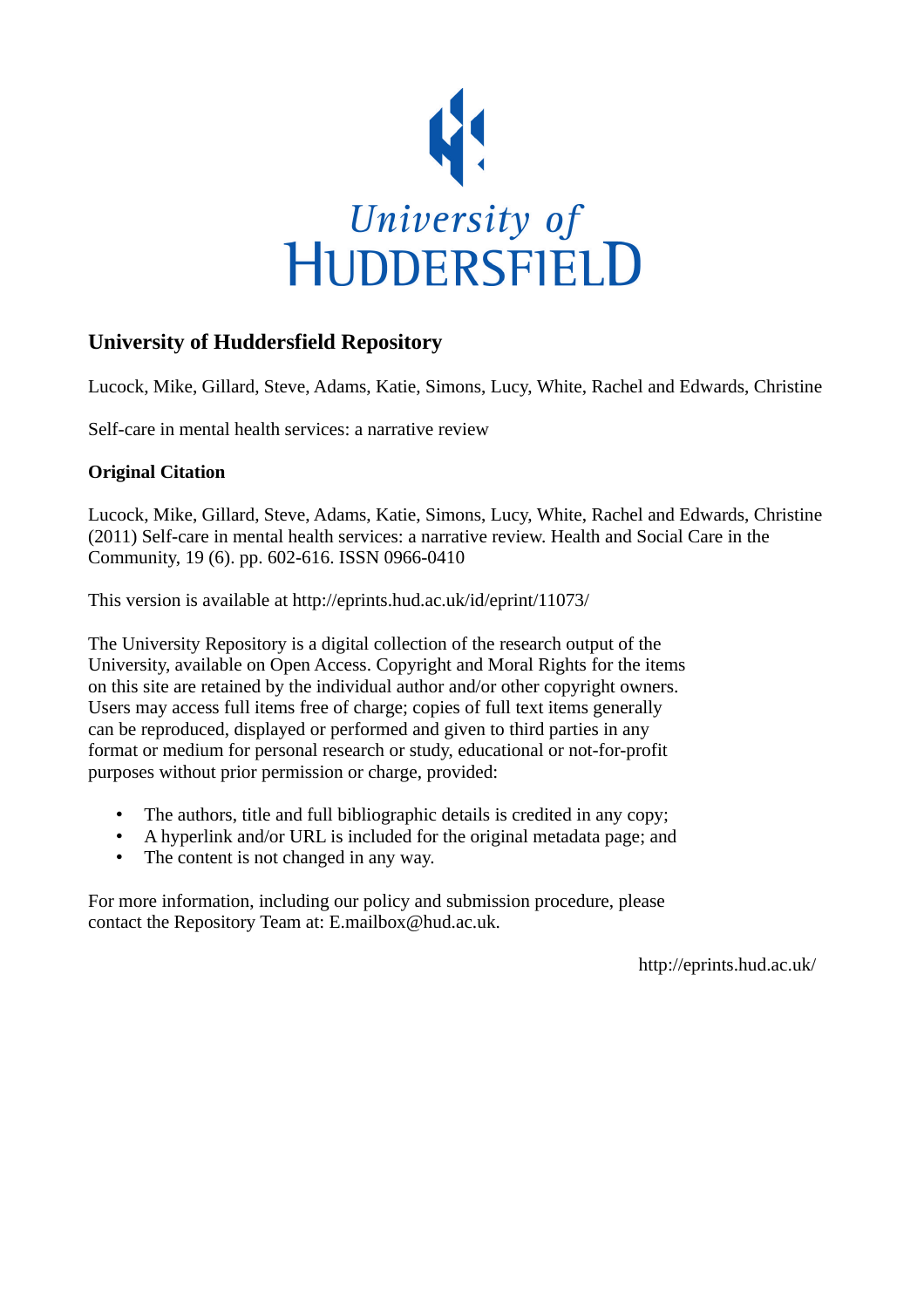## Self care in mental health services: a narrative review

Mike Lucock, PhD., South West Yorkshire Partnerships NHS Foundation Trust and University of Huddersfield,

Steve Gillard, PhD., Division of Mental Health, St George's, University of London

Katie Adams, BSc., National Institute for Health and Clinical Excellence

Lucy Simons, PhD., School of Health Sciences, University of Southampton

Rachel White, BSc., Institute of Psychiatry, Kings College London

Christine Edwards, BA MSc FCIPD., Kingston Business School

Address for correspondence: Mike Lucock Adult Psychological Therapies Service South West Yorkshire Partnerships NHS Foundation Trust APTS, Fieldhead, Ouchthorpe Lane, Wakefield, WF1 3SP, [m.lucock@hud.ac.uk](mailto:m.lucock@hud.ac.uk) 01924327560 Fax: 01924328661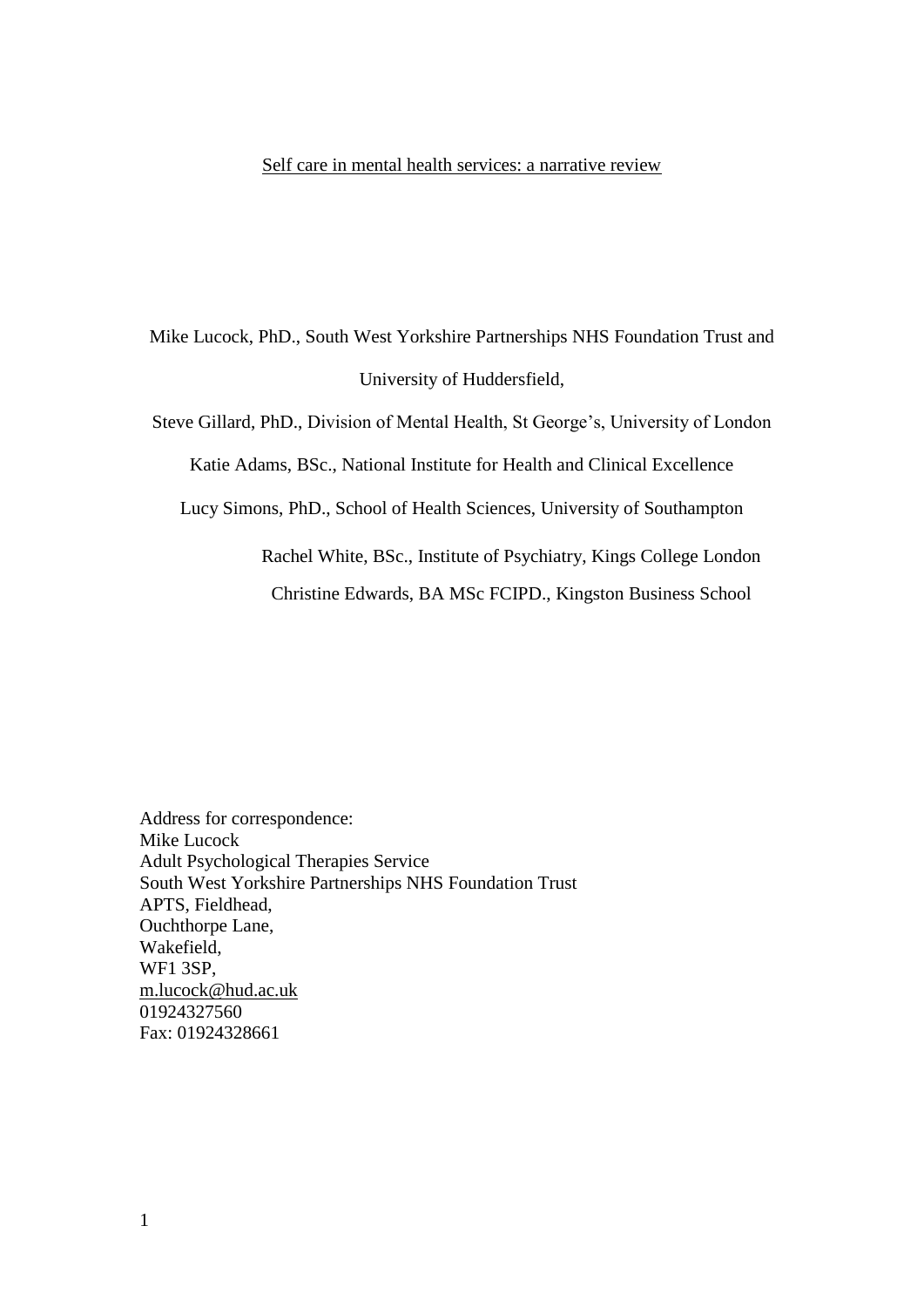Running head: Supporting self care in mental health services

# Abstract

Self care is an important approach to the management of long term health conditions and in preventing ill health by living a healthy lifestyle. The concept has been used to a limited extent in relation to mental health but it overlaps with the related concepts of recovery, self management and self-help. These related concepts all entail individuals having more choice and control over treatment and a greater role in recovery and maintaining their health and wellbeing.

This paper reviews qualitative empirical research that provides information of the nature of self care in mental health from the perspective of people experiencing mental health problems. The paper also highlights challenges to this approach in mental health and provides a conceptual framework of the relationships between self care support, self care behaviours and strategies, and wellbeing for the individual. It also highlights limitations in the current evidence base, and identifies areas for future research.

## Keywords

Key words: Self care Mental health Recovery Self-help Self management Conceptual review

Declaration of interest: None.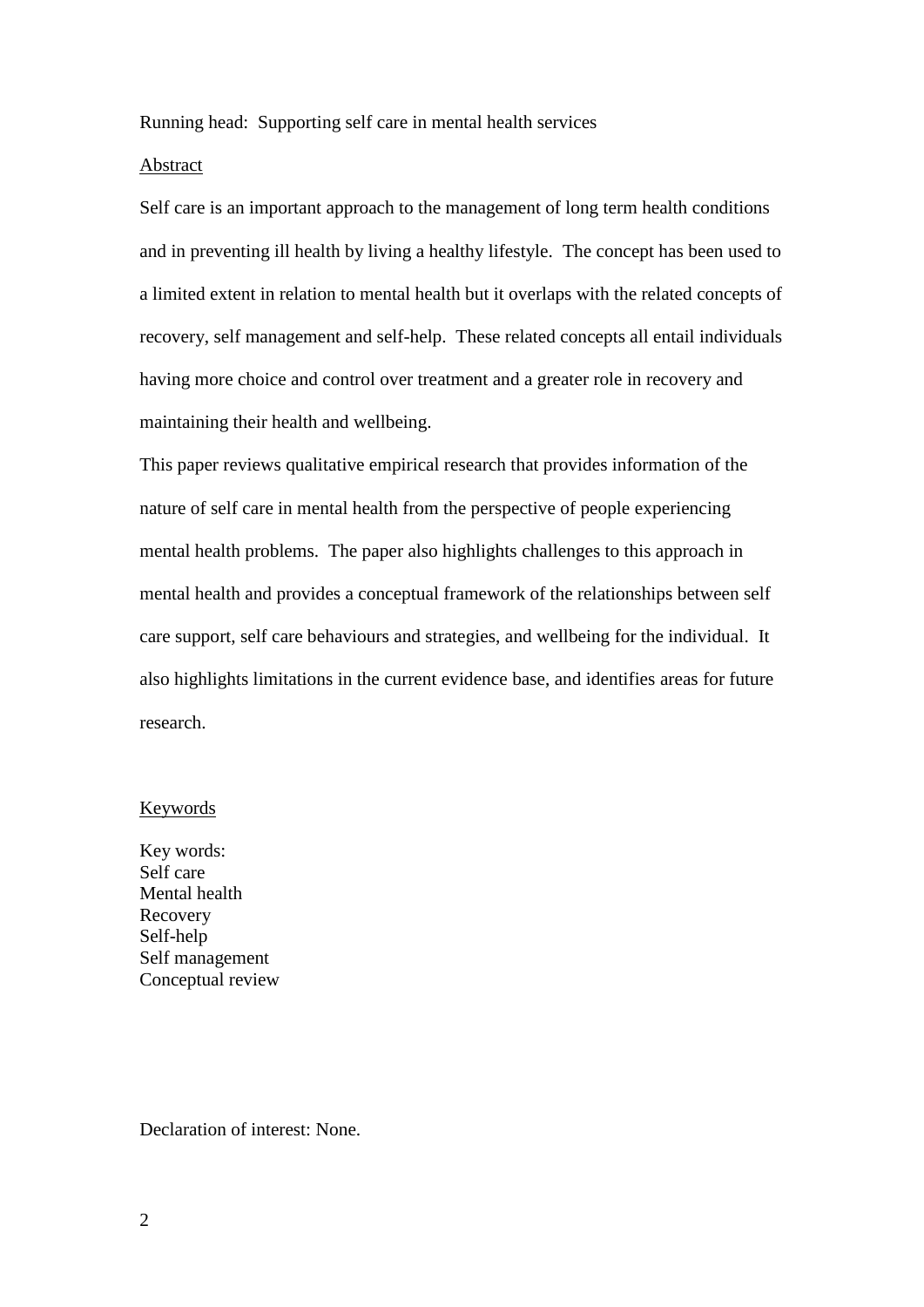#### Background to self care in health and social care.

The importance of self care has been highlighted in recent years as part of a patientcentred approach in the management of long term health conditions and in preventing ill health by living a healthy lifestyle. Orem (1991) promoted the concept of self care in nursing practice and referred to it as those activities performed independently by an individual to promote and maintain personal wellbeing throughout life. The World Health Organization (WHO) defined self care as "activities individuals, families, and communities undertake with the intention of enhancing health, preventing disease, limiting illness, and restoring health. These activities are derived from knowledge and skills from the pool of both professional and lay experience. They are undertaken by lay people on their own behalf, either separately or in participative collaboration with professionals." (WHO, 1983). In the UK self care has become an important principle underpinning services for people with long term health needs and includes greater choice and control over care (DH, 2006a,b). The principles of choice, control and shared decision making are also central to the new NHS strategy set out in "Equity and excellence: liberating the NHS" (DH, 2010). Although self care places an emphasis on the individual's own contribution to their wellbeing, a patient perspective on self care highlights the role of health services in supporting self care: "The NHS cannot do self care to people, but what it can do is create an environment where people feel supported in self care" (DH, 2006a, page 2).

It is important to acknowledge that self care is a normal activity (Chambers, 2006) and most people are motivated to engage in self care. For example, a recent DH/MORI survey in England (DH, 2005a) found that 82% of those who had a long term health condition said they play an active role in caring for their condition, and that more than 9 in 10 people surveyed were interested in being more active self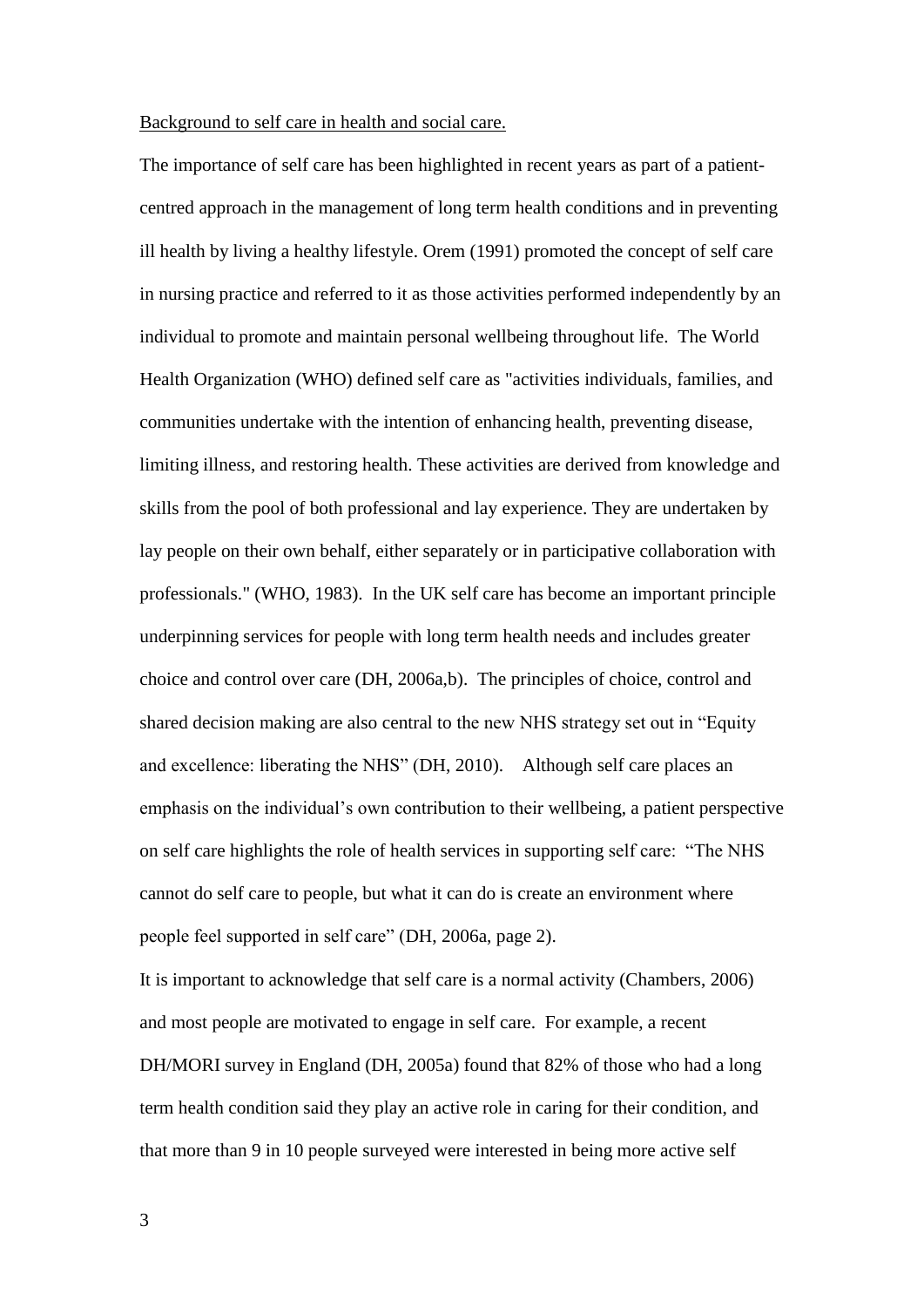carers. The same survey found that more than 75% of respondents said if they had guidance/support from a professional or peer they would feel far more confident about taking care of their own health, clearly suggesting scope for more professional support to improve effective self care. Despite this, more than half of people who had seen a care professional in the previous 6 months said they had not often been encouraged to self care and a third said they had never been encouraged by the professionals to self care. This provides some evidence of a mismatch between the desire of people to use self care to manage long term health conditions and the self care support provided by professionals. It is therefore important to not only have a better understanding of self care but also to understand how services and professionals effectively support self care (DH, 2005b). These issues are particularly important given that some health care provision may not only fail to support self care but may conflict with the principles of self care.

#### Evidence base for self care

A review of the research evidence for the effectiveness of self care support across all health problems identified 160 systematic reviews and 240 primary research studies of self care support interventions, covering a range of health problems such as arthritis, asthma, cancer, depression, diabetes, mental health, obesity and pain (DH, 2007). Although at the time of writing this paper the review was in progress, the authors concluded that the evidence supports the view that self care support leads to improved health outcomes and more appropriate use of health and social care services. They therefore recommended that it is important to "…ensure that self care support becomes an integral part of an effective and efficient healthcare system throughout the country" (DH, 2007, page 3). Despite this, Chambers et al (2006) point out that robust evidence of the cost-effectiveness and impact on health outcomes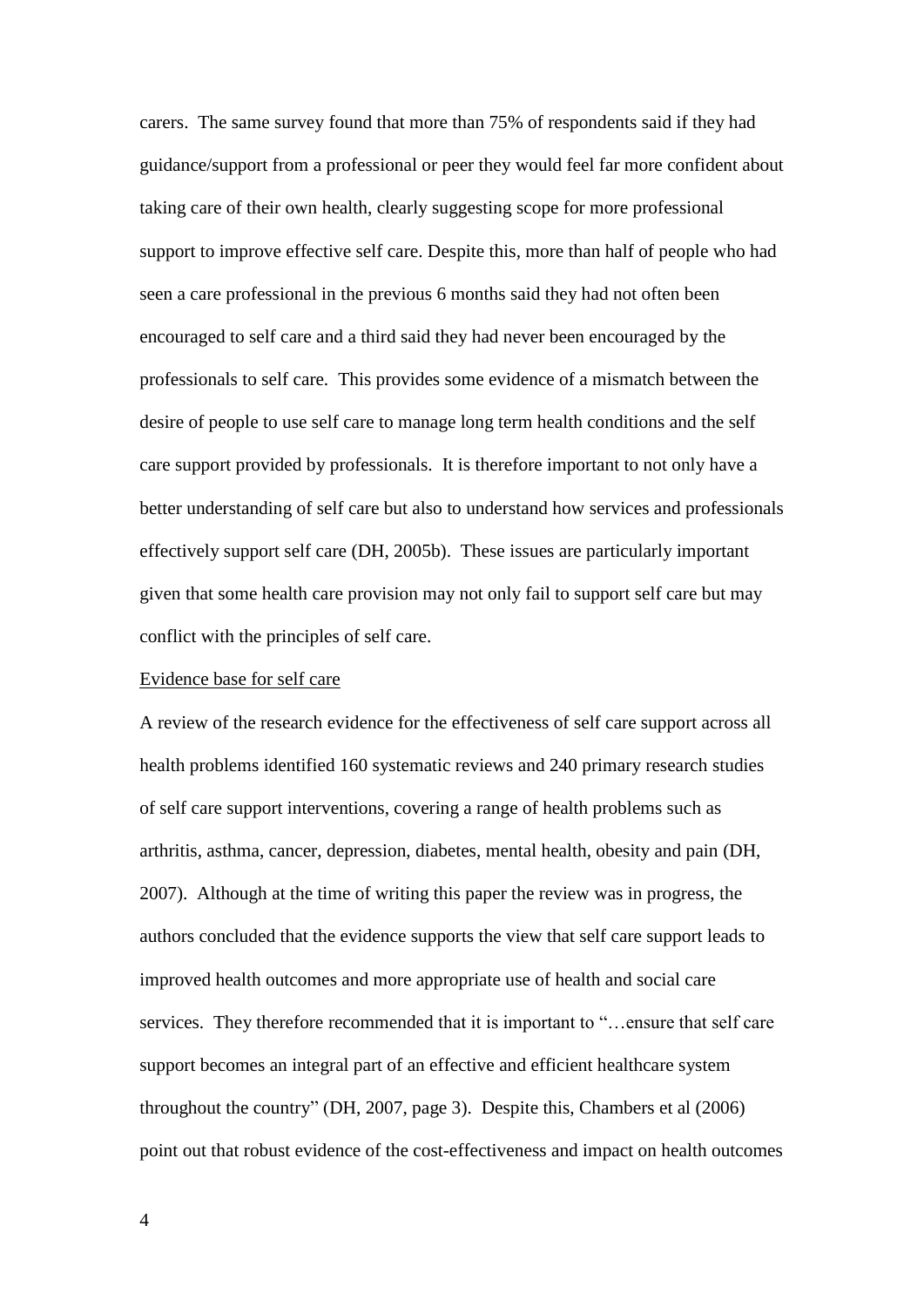of increased self care by patients is lacking. In relation to mental health, which is the focus for our review, they included a wide range of interventions, including formal psychological therapies, self-help approaches, group and family approaches and various other psychosocial interventions which have been extensively researched (e.g. Roth & Fonagy, 2005). The diverse nature of these interventions illustrates problems understanding self care and what should be considered a self care intervention in relation to mental health. We did not set out to review the effectiveness of self care interventions as we argue that it is necessary to develop a clearer understanding of self care in mental health before the scope of such a systematic review can be defined. There is therefore a need for clarity about what self care is in relation to mental health and for a framework to inform future service developments and research in this area. This is particularly important because we argue that the nature of mental health problems and services means that supporting self care for those with mental health problems presents particular issues and challenges which we will highlight in this paper.

In order to understand self care in mental health it is important to consider the experiences of those with mental health problems. This is self evident in relation to self care but is also consistent with the idea that an evidence base for mental health services should be developed as a partnership of service users with expertise by experience and expertise by professions (Faulkner & Thomas, 2002). This approach is similar with the coproduction of scientific knowledge which is a move away from conventional scientific research towards a model which involves a range of scientific and non-scientific expertise (Gibbons et al, 1994). The WHO definition also highlights the combining of knowledge and skills from both professional and lay experience (WHO, 1983). Consistent with this approach, our review of self care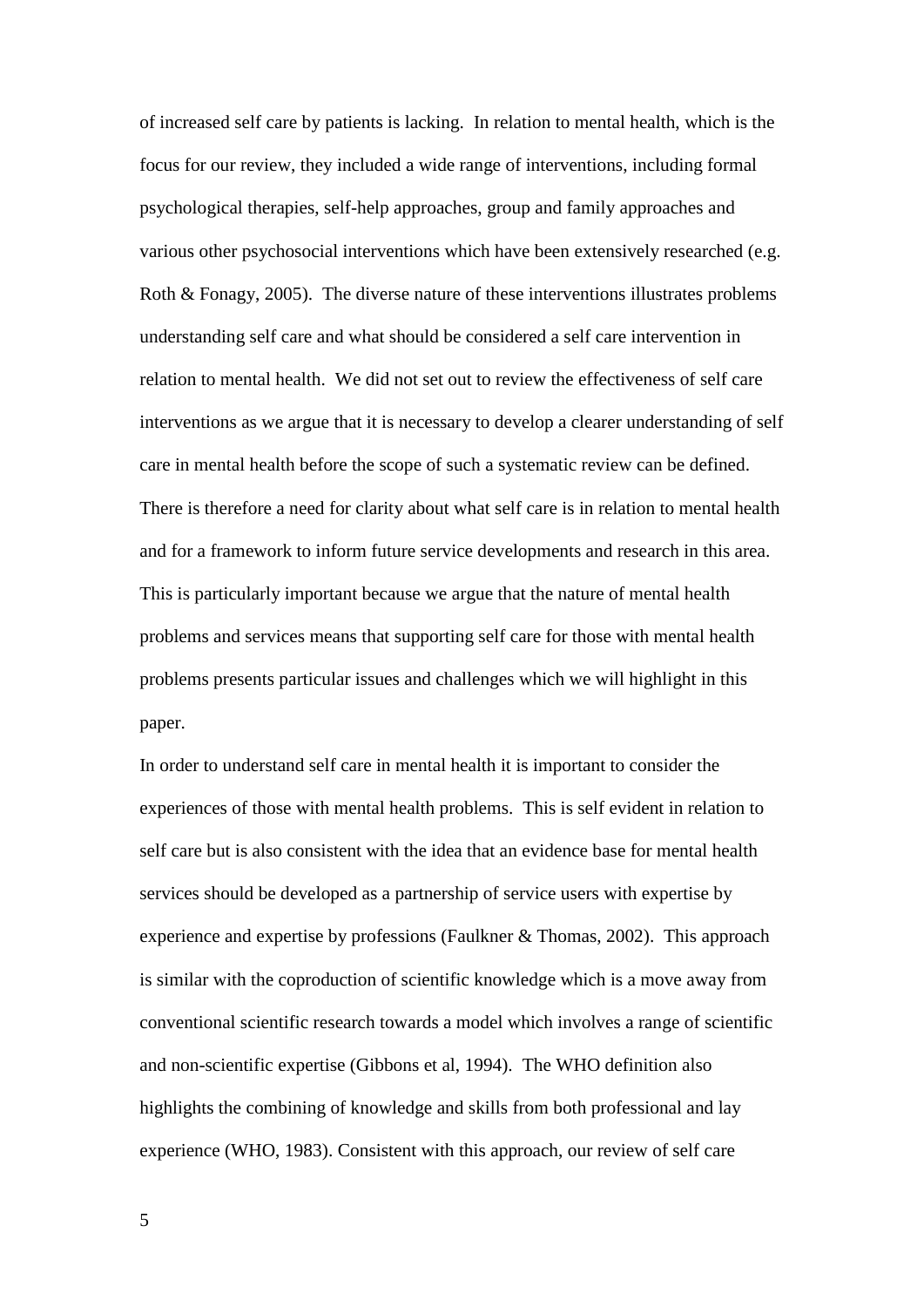focuses on the experiences of those with mental health problems, which we access through a review of qualitative empirical research studies. This will help address the relative lack of empirical literature describing self care from the perspective of service users, patients, survivors or consumers

#### Aim and scope of the review

The aim of the review was to understand self care from a mental health service user/ patient perspective. In order to achieve this we carried out a 3 stage review process:

- 1. A search of the literature on self care, and related concepts, and mental health.
- 2. A review of qualitative empirical research studies that provide information about the self care in mental health from the perspective of people experiencing mental health problems.
- 3. Identifying key themes across the studies to understand the concept of self care in relation to mental health.

We will then develop a model of self care in mental health to inform future research and service developments and highlight and discuss how services can support self care.

We decided to focus the review on the broad range of mental health problems, from mild to moderate common mental health problems and more severe and enduring problems such as psychosis. The reason for this was to understand self care across the range of mental health problems in terms of diagnoses and severity, in order to identify elements of self care that apply across this range. We focussed on working age adults, excluding studies with children and older adults because issues central to self care, such as autonomy and responsibility, are potentially different so self care may be different in those contexts.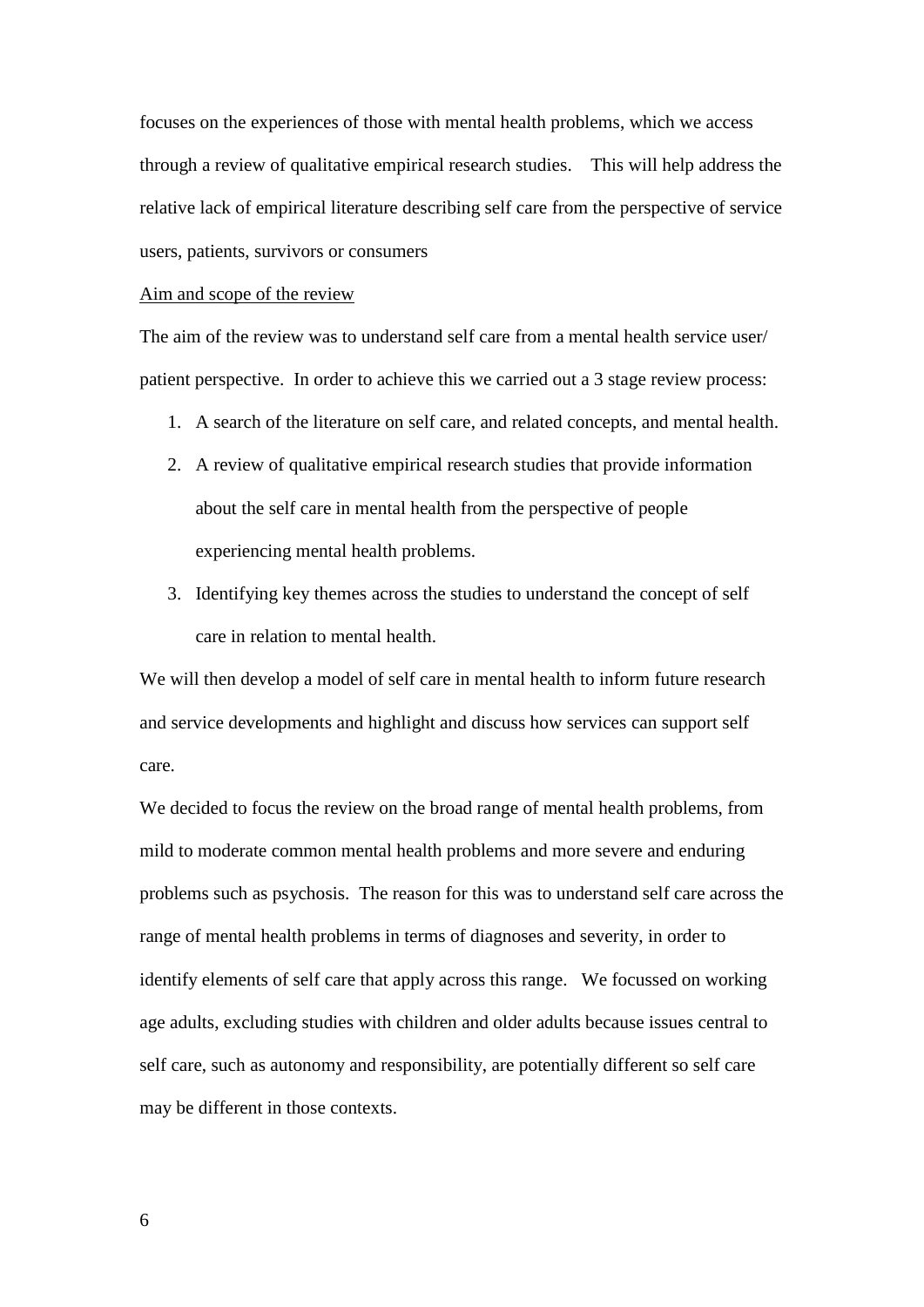In order to identify relevant studies we broadened the scope of our search, also looking at literature on the related concepts of recovery, self-help and self management, all of which emphasise a principle similar to that in self care - of the individual having more control and autonomy over their treatment, recovery and lives. This was justified from a preliminary look at the literature which indicated an overlap between self care and these concepts, in terms of identified studies and in a conceptual overlap. The understanding of these concepts in relation to mental health is also more developed than is the case with self care. *Recovery* is a term that has been increasingly used as an over-riding principle in mental health services (e.g. DH, 2001a) and reflects the desire to change negative perceptions of mental illnesses so the prospect of recovery is acknowledged and supported. It emphasises empowerment of individuals to manage fulfilling and meaningful lives and a more positive outlook on restoration, rebuilding, reclaiming or taking control of their lives. *Self management* is mainly used in the context of managing long term health problems and has led to developments such as Co-creating Health which aims to embed self management support within services (Health Foundation, 2008). Rethink, a mental health membership charity, have developed a self management programme and provided a definition of self management as: "whatever we do to make the most of our lives by coping with our difficulties and making the most of what we have" (Martyn, 2002, page 3). Finally, *self-help* approaches in mental health have tended to include more formal interventions such as guided self-help which is recommended by the National Institute for Health and Clinical Excellence (NICE) for mild to moderate anxiety and depression (NICE, 2007, 2009a) and computerised cognitive behaviour therapy (NICE, 2006). These self-help interventions are types of low intensity interventions to be provided in the new Improving Access to Psychological Therapies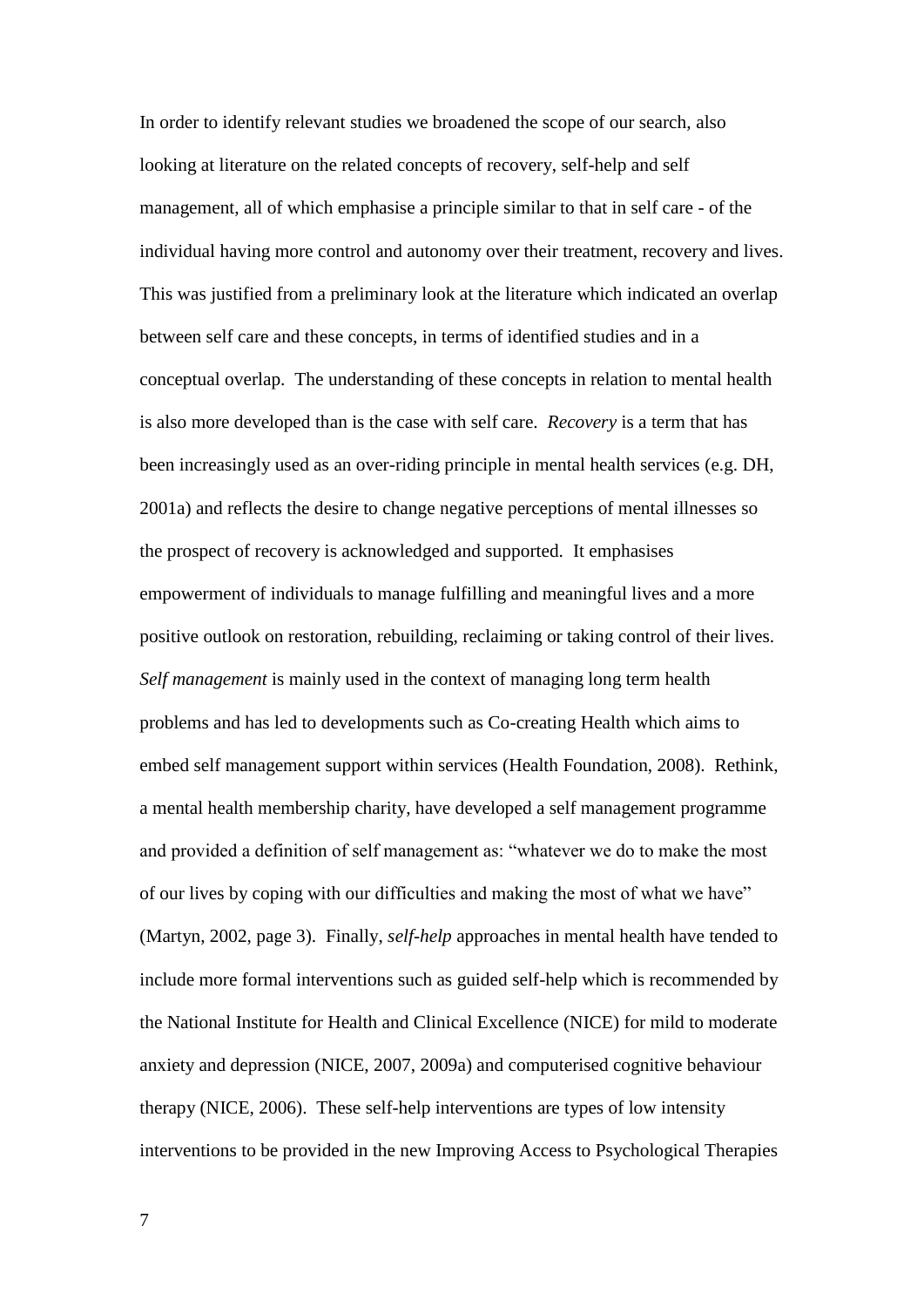(IAPT) services and have been promoted to address long standing problems of access (Richards et al, 2003). Reviews and meta-analyses of efficacy studies of self-help interventions for anxiety and depression provide support for their efficacy (e.g. Gould & Clum, 1993; Scogin et al., 2003). Although self-help and self management are very similar terms, self management has tended to be used to describe strategies people use to manage their lives and their health problems whilst self-help has tended to be used to describe the more structured, professionally led interventions.

#### Literature review

Although we did not set out to conduct a systematic review, systematic searches of the literature were undertaken. All the searches were carried out using Ovid Online and included the following databases: CINAHL (from 1982), British Nursing Index (from 1994), Ovid Medline(R) (from 1996), EMBASE (from 1996), PsycINFO (from 1967), AMED (from 1985).

Papers were excluded after reading abstracts if they were: not concerning self care, self management, self-help or recovery; primarily related to physical health problems, including papers looking at physical health problems where mental health was one of various outcome measures; not concerning adults (i.e. papers concerned with children, adolescence and older adults were discarded); primarily relating to drug misuse unless there was a clear focus on mental health problems. Self-help books were also excluded because of the vast number of self-help books available (for example a search of "self help" and "depression" on Amazon.co.uk revealed over 5000 books). Table 1 shows the number of papers identified in the initial search and then after excluding duplicates across searches and papers that did not fit the criteria.

------------------------------ Table 1 in about here ----------------------------------------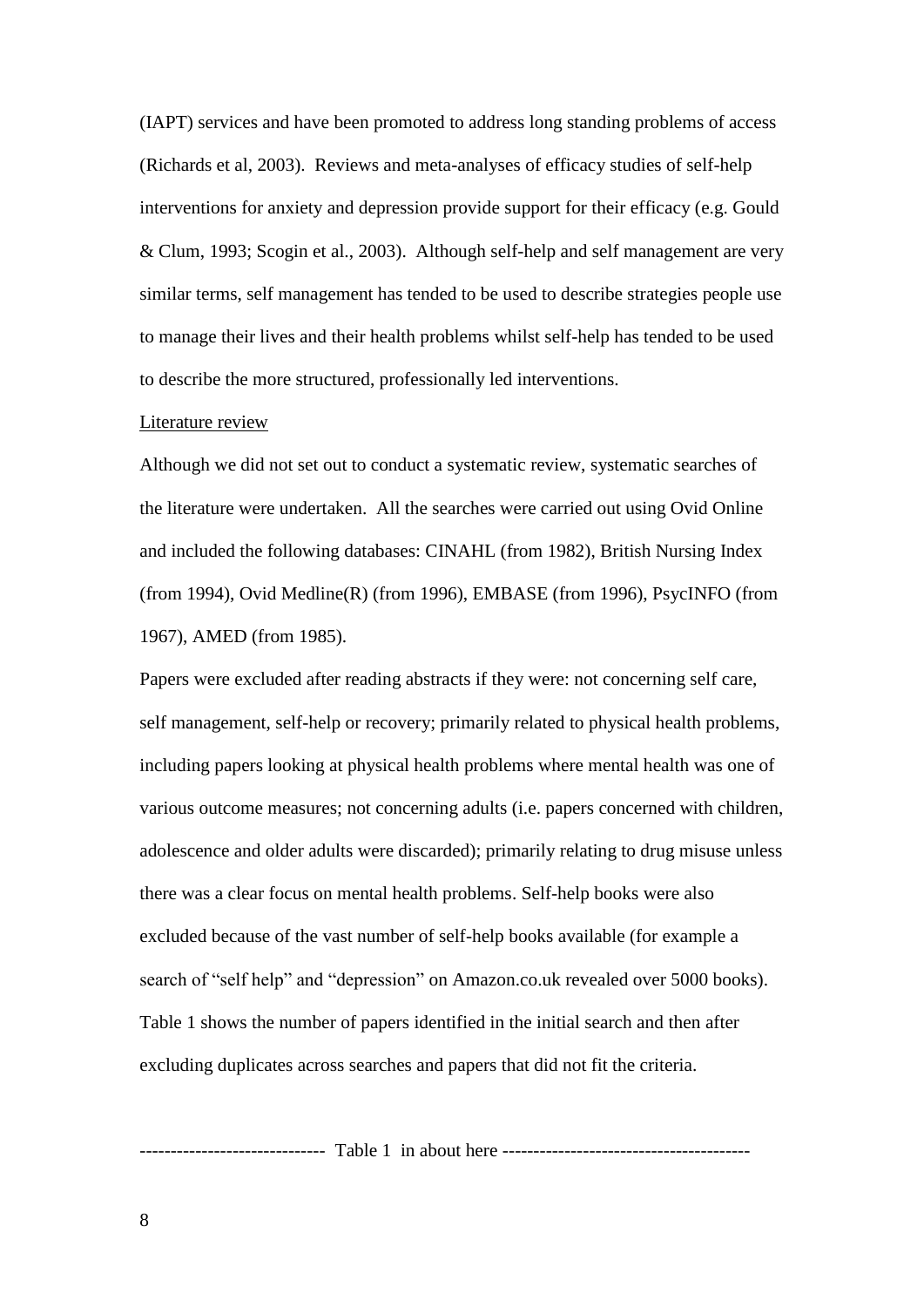These searches revealed a very wide range of papers, the most frequent being evaluations of interventions/services/ approaches, using arange of qualitative, quantitative and mixed methods. These included a range of methodologies such as controlled trials (e.g. Anzai et al.,2002; Rapee, 2007), qualitative studies (e.g. Muir-Cochrane, 2006; Rogers et al., 2004), mixed methods (e.g. Lawn et al., 2007) and some systematic reviews (e.g. Morriss et al., 2007). The other most frequent types of papers were editorial/opinion pieces and descriptions of approaches/service developments.

From these papers, twenty empirical studies of the views of people with mental health problems were found that identified important self care behaviours and strategies in a mental health context. These studies tended to be descriptions of the experience of recovery (e.g. Ridge & Ziebland, 2006), or the identification of self management strategies (e.g. Faulkner & Layzell, 2000).

Review of qualitative studies identifying elements of self care in mental health Table 2 shows each of the twenty studies with the methods, study population and main findings. In order to accurately reflect the findings and the methods used, in some cases exact wording was used in these sections (Britten et al, 2002). We were interested in what the studies tell us about the experiences of self care in people with mental health problems. This is a narrative review so we did not conduct a systematic review and formal synthesis of the qualitative evidence. We did, however, identify the key themes arising from the research. Some researchers may resist synthesis of qualitative research studies, arguing that each study is a unique representation of different realities, but it is widely acknowledged that synthesis is appropriate and will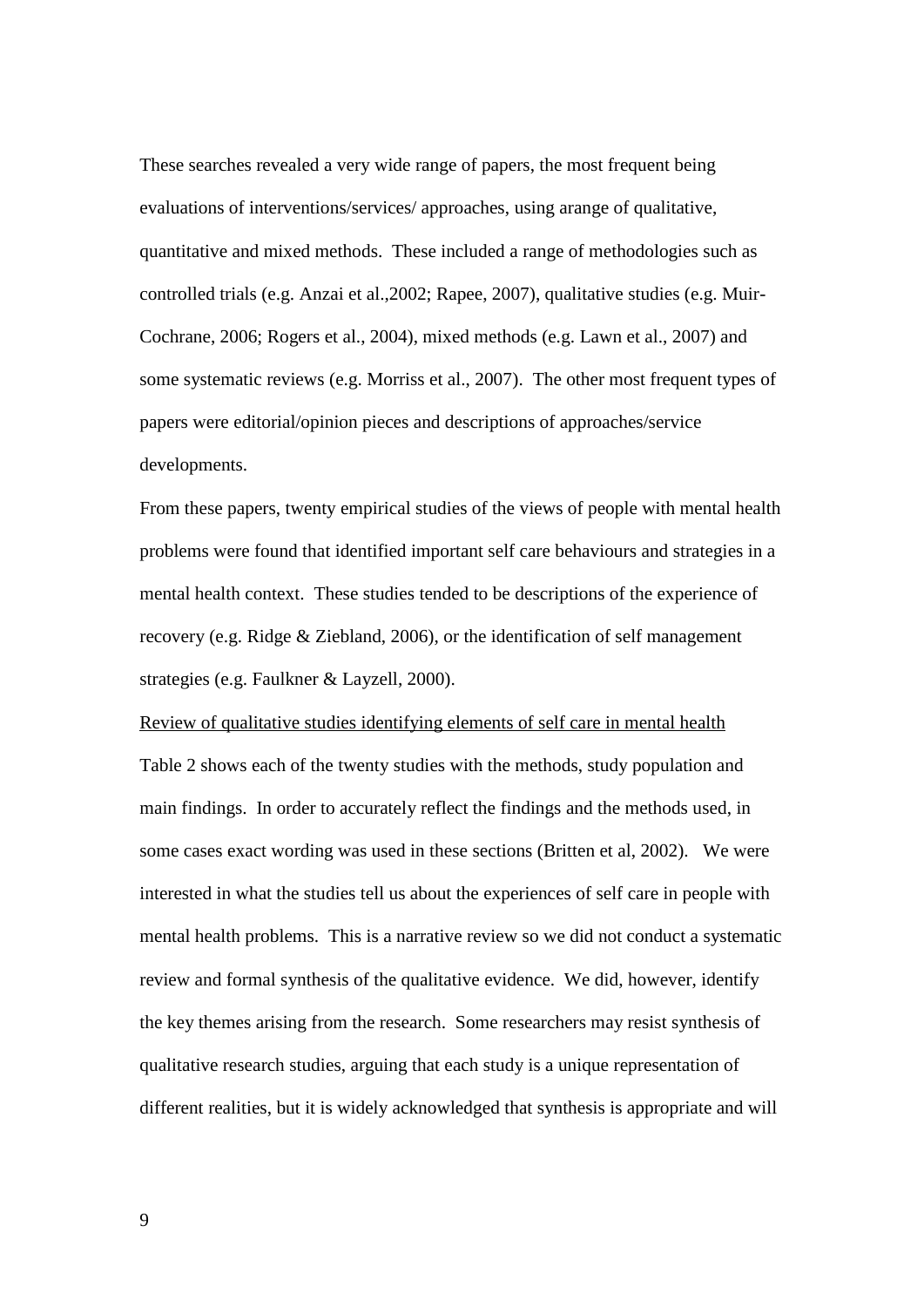contribute to an understanding of an underlying reality, consistent with the "subtle realism" position (Hammersley, 1992).

-------------------------------------- table 2 in about here --------------------------------

It is important to critically appraise the quality of the studies identified in this review. Mays & Pope (2006) discuss ways of improving validity of qualitative research, including triangulation, respondent validation, clear exposition of methods, data collection and analysis, reflexivity, attention to negative cases and fair dealing. We have included information on these elements of the studies reviewed under the methods column in table 2. It is clear from the table that some of the studies provided limited information on the factors identified by Mays & Pope, making an evaluation of the quality of these papers difficult. It is noticeable, however, that the more recent studies tended to provide more information, suggesting a growing awareness of the importance of such detail to allow the quality of studies to be evaluated. While the inclusion criteria for the review ensured that study populations were all adults with mental health problems, participants were recruited from a variety of treatment and service provision settings, with recruitment processes described in the papers in varying degrees of detail. In most studies participants were recruited through the mental health service they used, although in a number of studies participants were people who self identified as being on a recovery journey, or of having recovered (e.g. Brown & Kandirikiria, 2006; Nixon et al, 2010; Romano et al, 2010). It can be suggested that self-selection of participants constrains the variation in data elicited (Miles & Huberman, 1994). However it might also be argued that, in the context of a review paper such as this, the inclusion of studies with populations 'in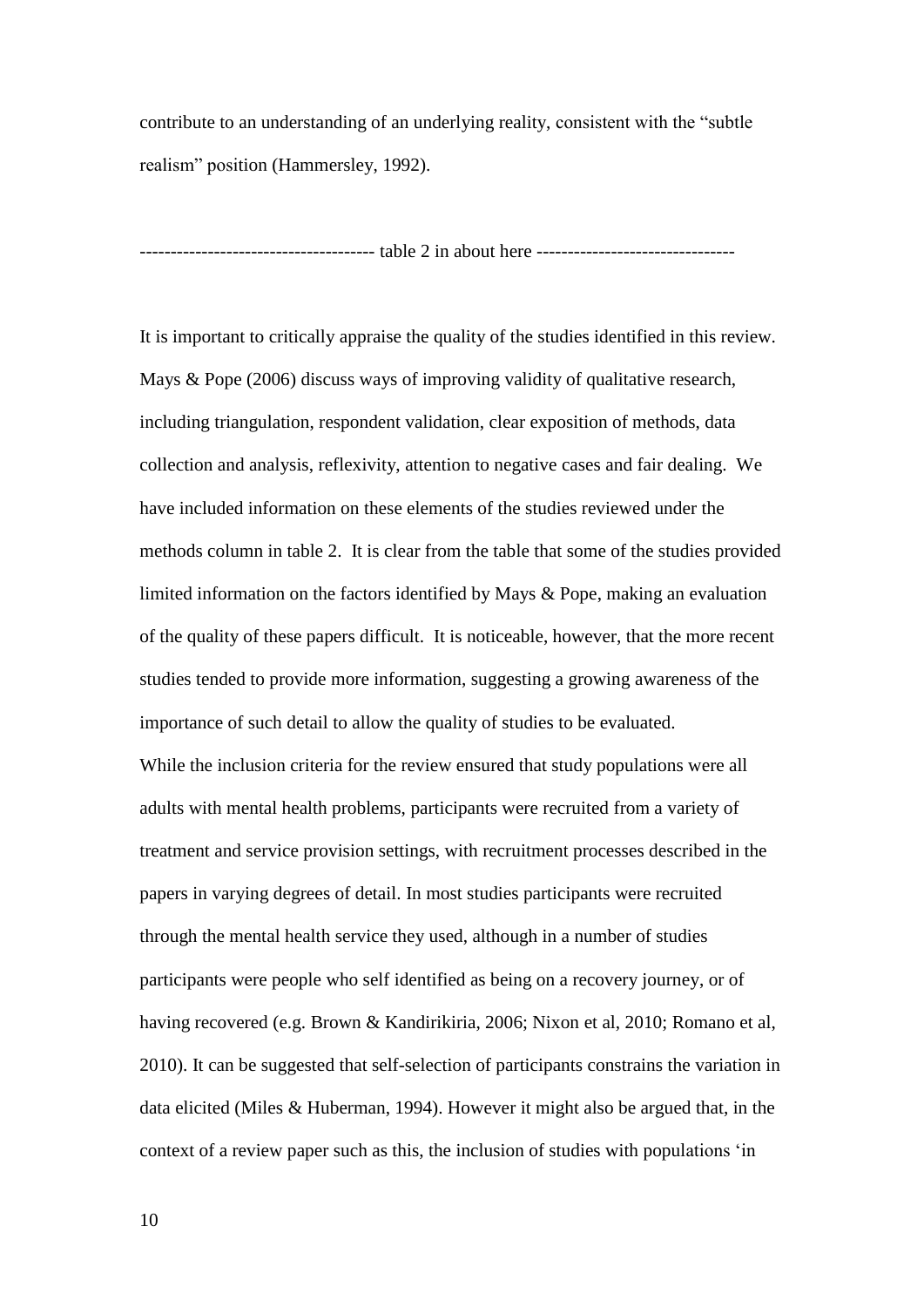recovery' alongside those recruited on the basis of diagnosis or treatment increases variation in the meta data set. This variation in sampling and recruitment strategy constrains our ability to specify the population to whom the review findings apply while at the same time will enable us to produce a model of self care in mental health inclusive of elements which will be of relevance across the broad spectrum of adult experiences of mental health problems.

Most studies used individual interviews to elicit data (exceptionally, Lucock et al (2007) used focus groups, Martyn (2003) used interviews, discussion groups and writing, Khan et al (2007) synthesised the findings of existing qualitative research on depression management in Primary Care, and Yurkovich et al (1997) used participant observation alongside interviews). In most cases little detail was given of the sorts of questions asked in interviews, although a number of studies indicated that they used extended, open-ended or narrative interview in order to enable participants to tell their personal stories of recovery or self management (Smith, 2000; Cunningham et al, 2005; Ridge & Ziebland, 2006; Borg & Davidson, 2008; Nixon et al, 2010; Kartalova-O'Docherty & Kartlova, 2010). Some papers specified that interviews sought to identify self management strategies (e.g. Cunningham et al, 2005) or to elicit understandings of recovery (e.g. Borg & Davidson, 2008; Piat et al, 2009). It has been noted that 'priming effects' (Foddy, 1993) – the way interview questions are asked - can shape the responses of interviewees, although not enough information is given in papers to enable us to evaluate the extent to which interview schedules might have shaped study findings.

Some papers did provide details of the analysis process (e.g. Borg & Davidson, 2008; Nixon et al, 2010 and Kartalova-O'Docherty & Doherty, 2010). While all studies sought to organise understandings of recovery, self care and self management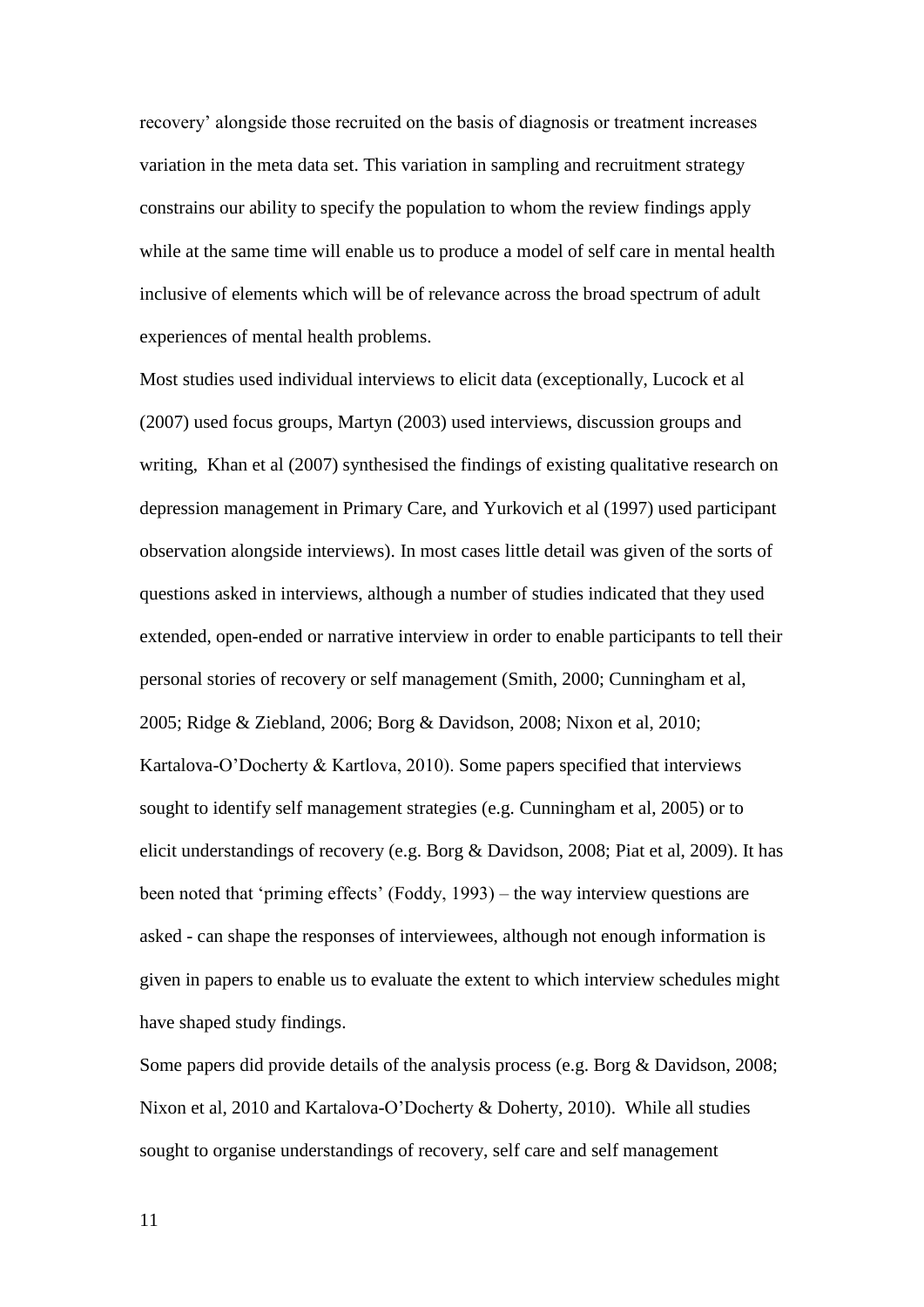strategies into themes, or elements, a range of approaches to analysis were described. While many studies referred simply to 'thematic analysis', a number of studies (Yurkovich et al, 1997; Ridge & Ziebland 2006; Mancini, 2007; Romano et al, 2010; Kartalova-O'Docherty & Kartlova, 2010) employed Grounded Theory in some form; an approach to analysis of qualitative data that seeks to derive understandings of social phenomena that are grounded in the data rather than in existing literature or the perspectives of the researchers (Strauss & Corbin, 1998). Another set of studies (Muir-Cochrance et al, 2006; Pitt et al, 2007; Nixon et al 2010) used Interpretive Phenomenological Analysis (Smith et al, 1995) or similar approaches, designed to foreground the subjective experiences of individual participants. Both these approaches are appropriate for studies that are attempting to understand individualised experiences of mental health and mental health care and, not surprisingly, generate themes that are labelled and described in a wide variety of ways. Despite this variety it can be noted that those studies – the majority of studies – that employed a combination of semi-structured interview and thematic analysis generate themes that are largely descriptive of issues of self care and mental health; both the substantive issues concerning self care (e.g. medication management, social support) and the personal challenges faced by individuals in their self care (e.g. being in control, overcoming barriers). The smaller numbers of studies that take a more narrative approach to interviewing *and* are explicitly more constructivist in their approach to analysis (e.g. Mancini, 2007; Romano et al, 2010) generate understandings of the experience of self care and mental health that are more overtly conceptual (e.g. themes of 'awakening' and 'lives interrupted' respectively).

In some cases themes were checked with people with mental health problems or who had recovered (Borg & Davidson, 2008; Nixon et al, 2010) or neutral outside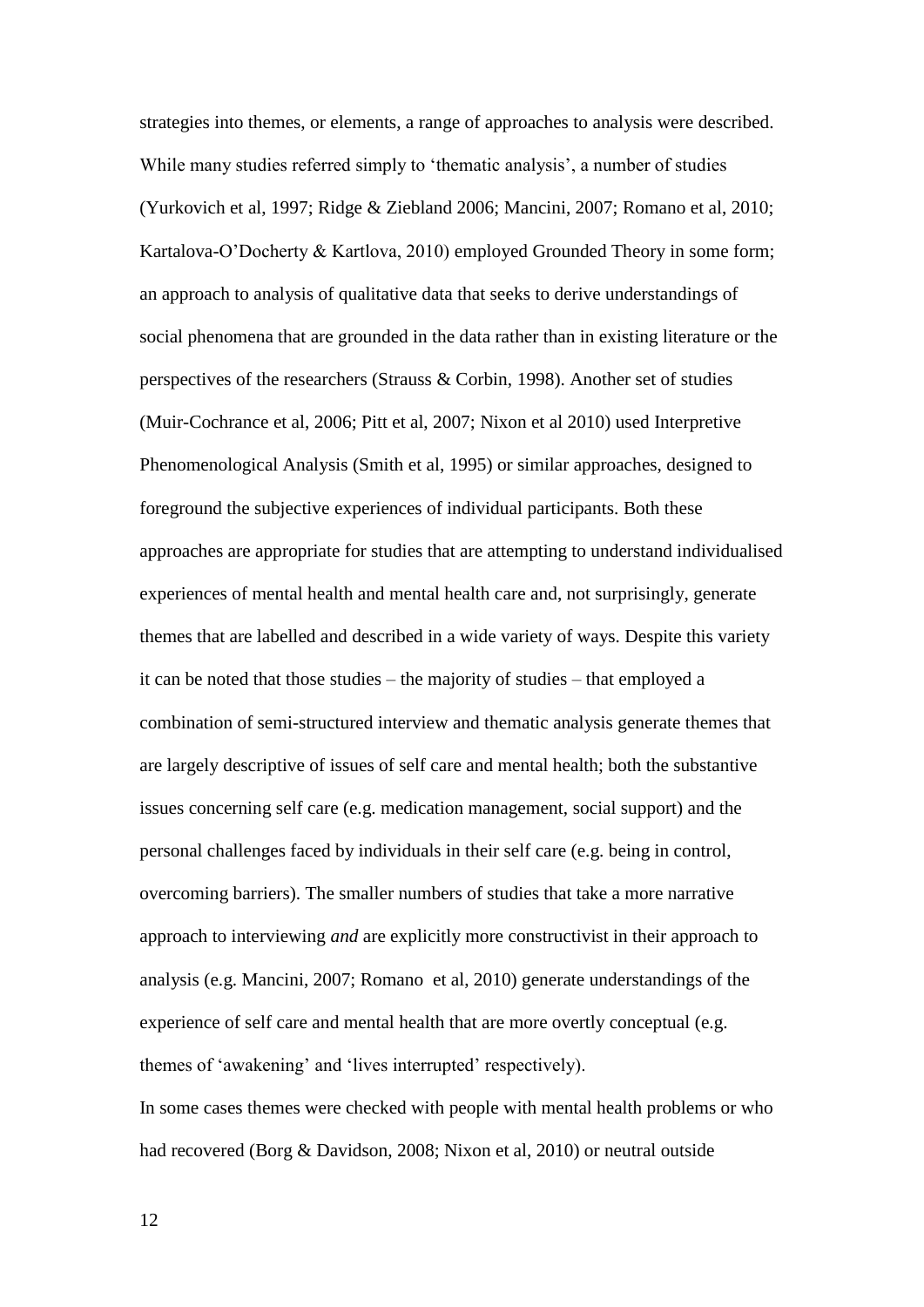reviewers (Mancini, 2007). Respondent validation was also described in Yurkovich et al (1997) and some studies described analysis by more than one researcher before agreeing common themes (Brown & Kandirikirira, 2006:, Muir-Cochrane et al, 2006; Pitt et al, 2007; Nixon et al, 2010).

Mays & Pope (2006) also discuss the importance of relevance to a public concern and it is reasonable to say that the studies reviewed are indeed of relevance to a public concern – the understanding of self care in mental health – which is very prominent in concerns of policy makers, professional and managers.

As table 2 shows, the studies revealed strategies, supports and processes important in self care, self management and recovery, with a number of themes featuring across studies. A number of the studies identified a wide range of strategies, including employment, education, creative activity, physical exercise, healthy living, structured routine and spirituality (e.g. Faulkner et al, 2000; Martyn et al, 2003). The issue of control was a common feature, including control over their lives, over treatment and over their future (Yurkovich et al, 1997; Faulkner et al, 2000; Smith, 2000, Mancini & Rogers, 2007; Khan et al, 2007). This supports the importance of control, choice and joint decision making in policy developments (Department of Health, 2010) and confirms the assumptions that these are central concepts in self care. Support from others was another common finding, both professional, or formal, and non professional, or informal, although expressed in different ways (Brown & Kandirikirira, 2006; Mancini, 2007; Lucock et al, 2007). In the case of professional support it seems to be important that the support is flexible and responsive to changing needs (Brown & Kandirikirira, 2006) and Kahn et al (2007) highlighted the importance of a balance between support from professionals and autonomy, which can vary over time. The importance of peer group support is widely reported in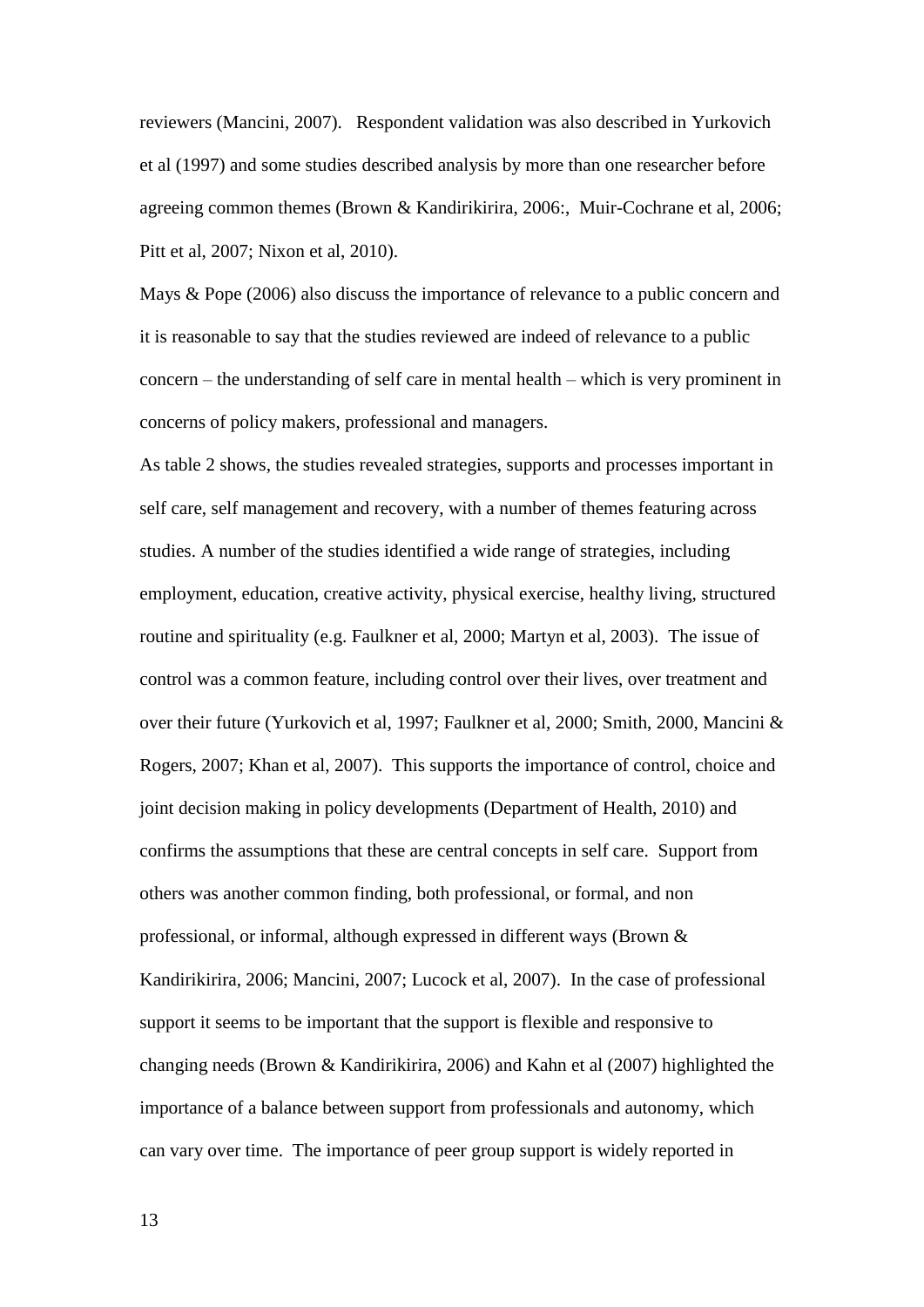narrative accounts (e.g. Lynch, 2000; Mead and Copeland, 2000) and a review of mutual support groups for mental health problems suggests psychological benefits (Pinstrang et al., 2008).

Given that some studies explored the experience of recovery, it is not surprising that some findings related to the process of recovery over time (e.g. Nixon et al, 2010), rather than strategies used at a particular time. The importance of a developing sense of self is highlighted (e.g. Romano et al, 2010) and described in different ways, such as an authentic self (Ridge and Ziebland, 2006) and positive identity (Brown & Kandirikirira, 2006; Mancini, 2007). Engagement with community activities (Cunningham et al, 2005) and living and working in the community where others could see beyond the illness (Muir-Cochrane et al, 2006) were identified and linked to the idea of living a normal, ordinary life (Borg & Davidson; Martyn, 2003) . Other issues highlighted in the studies were the importance of coping (Martyn, 2003: Rogers et al, 2004), hope (Mancini, 2007) and optimism about the future (Smith, 2000). A number of studies identified medication as important (Faulkner et al, 2000; Smith, 2000; Martyn, 2003) with Muir-Cochrane et al (2006) highlighting the importance of adherence and professional support.

It is interesting to compare the elements of self care identified in these studies with professionally led approaches. Lucock et al (2007) pointed out that few of the themes they identified featured in the evidence based self-help interventions available up to now, the exception being managing and structuring the day which is similar to behavioural activation approaches in cognitive behavioural therapy. Similarly, Roberts & Wolfson (2004) point out that although personal accounts of recovery feature factors such as spirituality, peer support and activities such as gardening,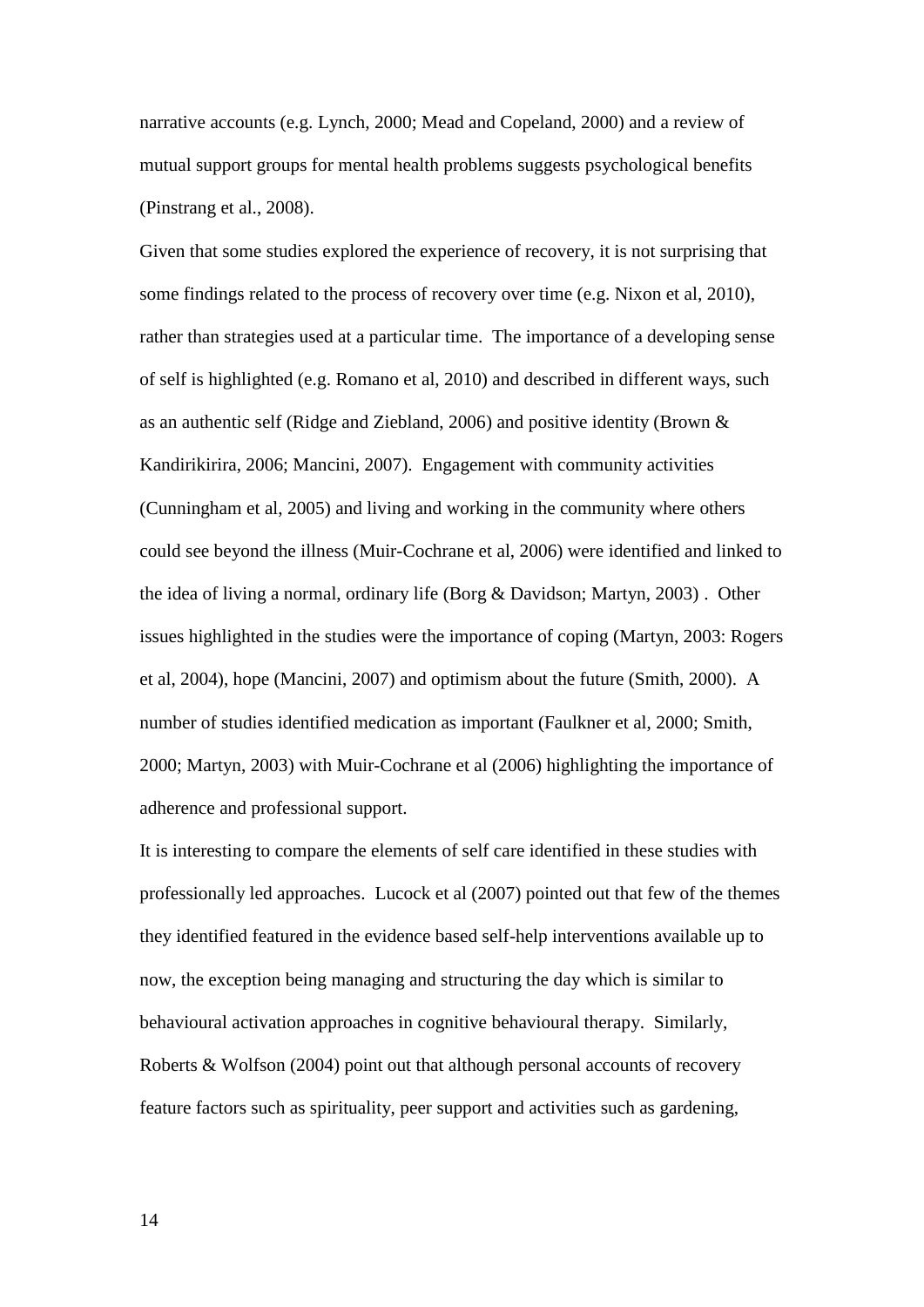hobbies, creativity and the arts as well as satisfactory housing and finances and work, these tend not to feature in textbooks and guidelines.

#### Self care support in mental health services

Before we go onto develop a model of self care based on the review's findings, we will provide some examples of, and reflect on, the types of mental health services that have been developed that are consistent with self care. This will inform our consideration of how an empirically derived understanding of self care and can inform the development of mental health services supporting self care. Relevant service developments and interventions are clearly many and varied, but share common characteristics consistent with those identified in the review, such as increased control, shared decision making, developing self management strategies, and engagement with community based activities to improve integration into a 'normal' lifestyle and identity. Some developments, such as the expert patient programme (DH, 2001b), personalisation (DH, 2009) and advanced directives have their origins in policy initiatives. Others, such as mutual support groups and networks have their origins in the service user/survivor movements and may have no professional involvement. In some cases, consumer-led developments have been taken up and supported by professionals, such as the Wellness Recovery Action Plan (WRAP, Copeland, 1997) which focuses on self management of mental illness. A number of workbooks have also been developed to support self management and recovery from mental illness (e.g. Coleman et al., 2000; Ridgway et al., 2002) and to support selfhelp for common mental health problems such as anxiety and depression (e.g. Greenberger & Padesky, 1995). Also, many of the wide range of psychological and psychosocial interventions provided for people with mental health problems included in the review of research evidence on the effectiveness of self care support (DH,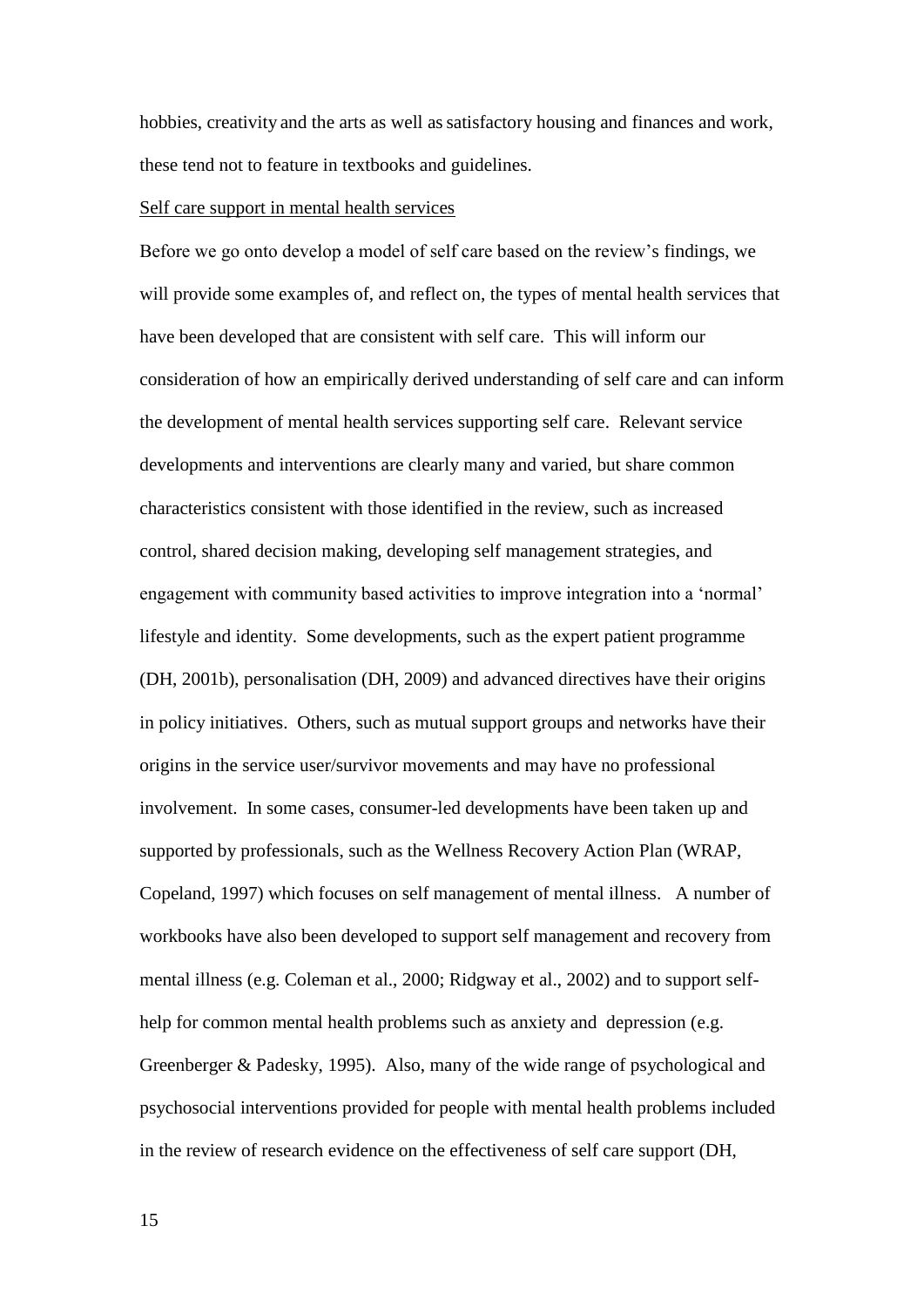2007) are consistent with the principles of self care and recovery we have identified. They share common features such as empowerment, a collaborative approach to understanding and dealing with problems and the development of self management strategies, particularly with cognitive behavioural therapies. To enable self care within mental health services it is important for staff to receive training consistent with the principles of self care and guidelines have been developed to inform staff training. For example, O'Hagan (2001) has developed recovery competencies for New Zealand mental health workers. The British Medical Association (BMA) has also acknowledged the need for education on facilitating self care in the medical curriculum (BMA, 2007).

## Conceptual model

In order to conceptualise self care we have developed a model, based on our review and shown in figure 1. The review suggests that self care in mental health is a broad, inclusive concept, not distinct from but encompassing those related concepts of recovery, self-management and self-help so the model should encompass these concepts. The model places the individual at the centre and shows reciprocal relationships with self care support, self care behaviours and strategies, and wellbeing and functioning. Recovery is identified as a key process leading towards wellbeing and functioning. Choice, control and engagement are shown as key processes determining the individual's appropriate and effective level and type of self care support. Knowledge (of self care behaviours and strategies), self efficacy (the person's belief they can achieve their goals) and capacity are identified as factors determining which self care behaviours and strategies the individual adopts. We have placed these elements within an overall context of the person's life situation which will of course vary over time and influence all the other elements. The model reflects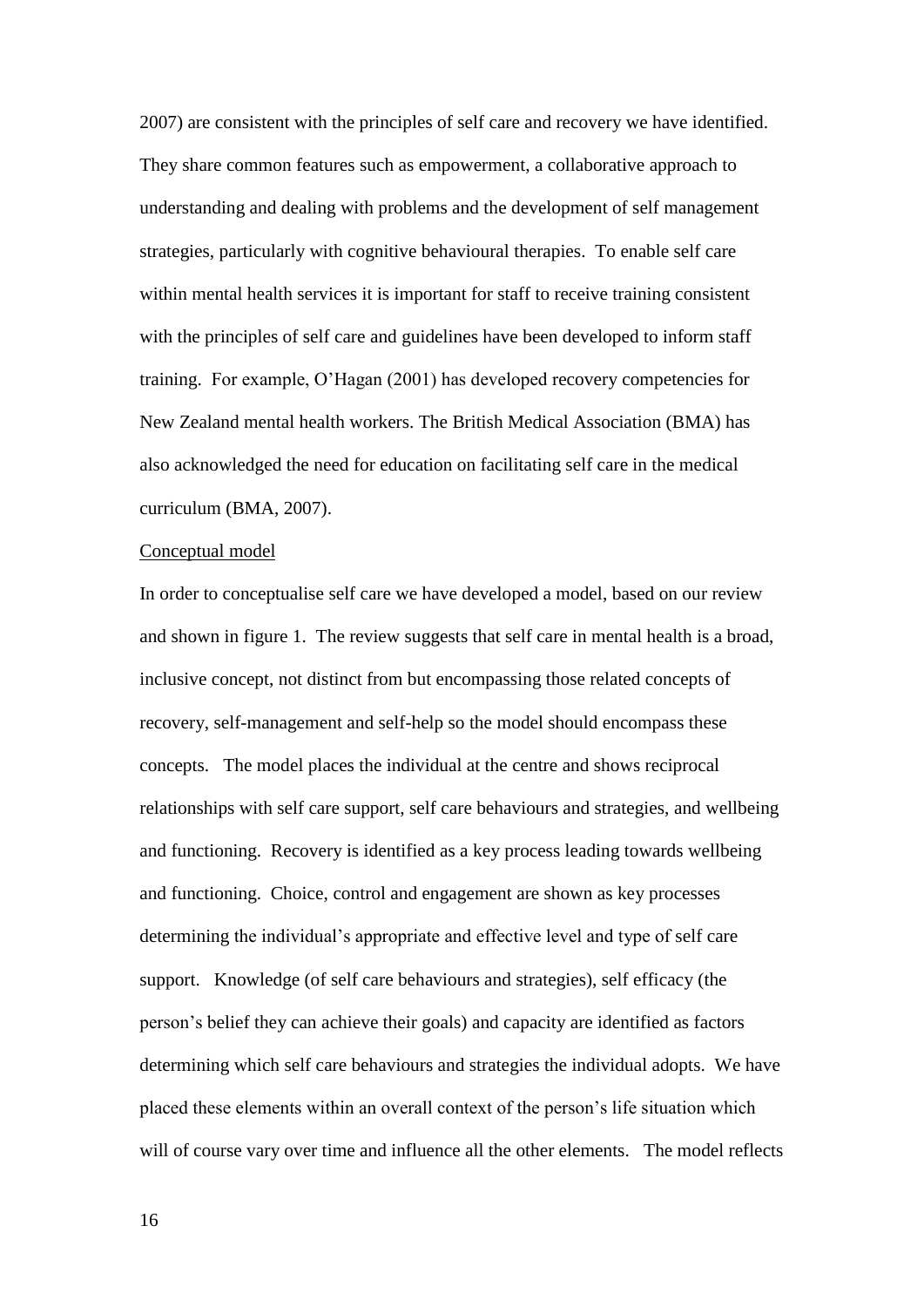the complex, dynamic and reciprocal relationships between the elements. For example, the appropriate level and type of self care support that a person can engage with will vary from time to time for each individual depending on their physical and mental health, their beliefs and attitudes to self care, and motivation, with personal choice being important in enabling the individual to have some control over the support.

-------------------------------- figure 1 in about here ----------------------------------

## Discussion

This review set out to understand the concept of self care in relation to mental health. Although the term self care may not be a frequently used concept within mental health services, the principles of self care underpin service developments which use self management, self-help and recovery approaches. The conceptual model sets out a framework that might usefully inform the provision of appropriate self care support and highlight some of the complexities involved in ensuring the level and type of support is right at any given time. Although we have provided examples of a number of service examples that are consistent with the principles of self care, there are a number of issues and practical difficulties that may impede the widespread application of the concept of self care to inform the development of mental health services.

Firstly, there is the difficulty of developing services that strike the right balance between providing care, support and treatment for the individual when required and the autonomy of the individual. There are concerns that self care approaches may on the one hand deny the level of disability caused by mental illness, leaving individuals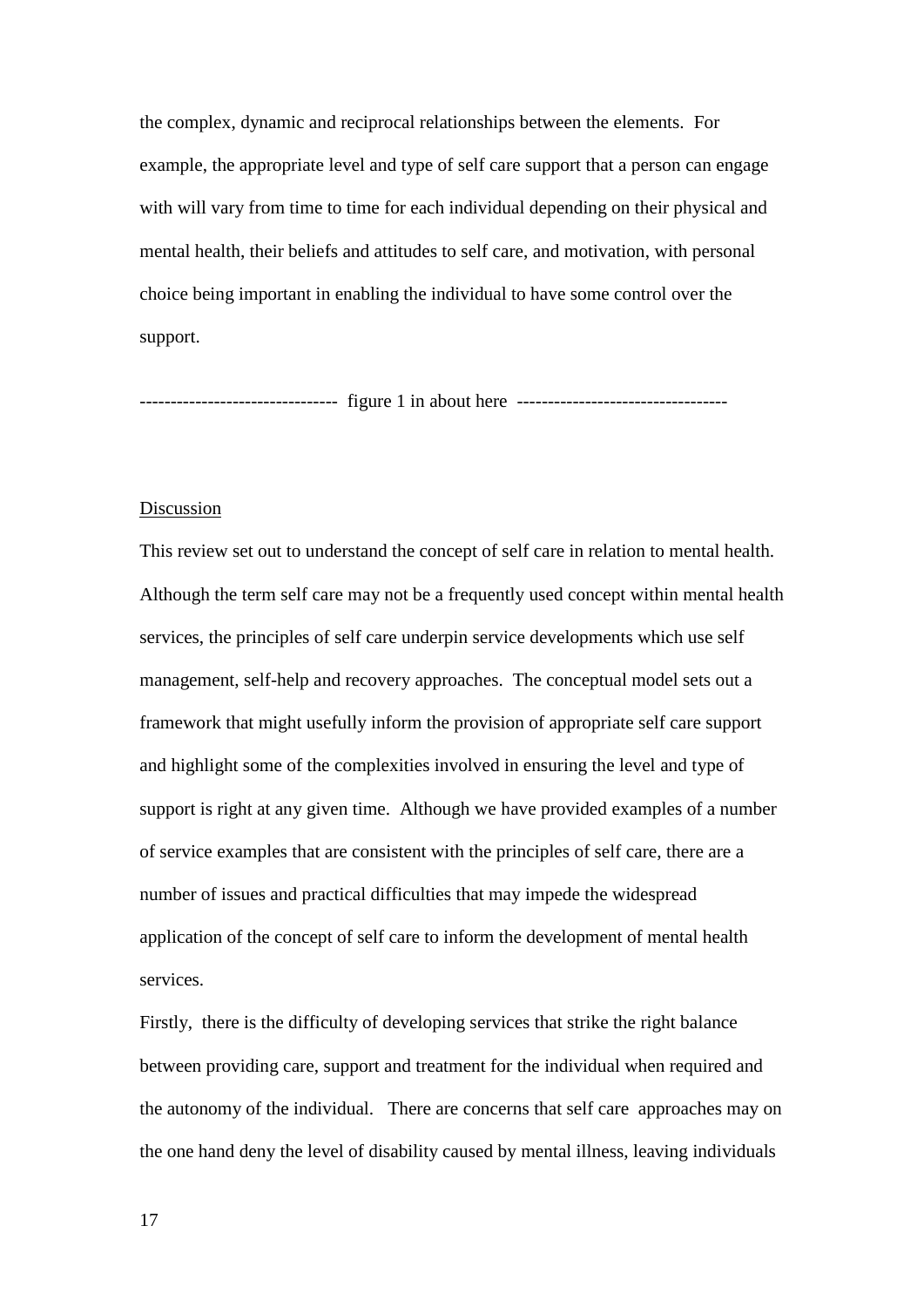unsupported (Roberts  $&$  Hollins, 2007), or that they will be taken over by professionals and lose the user-centered focus, on the other (Davidson et al., 2006). Certainly there are potential contradictions and conflicts in the idea and practice of professionally led self care. For example, services can undermine self care and autonomy by being too prescriptive and controlling. It is clear from the research reviewed in this paper that, although some key themes have been identified, self care is a very individual thing and so service users should be allowed to find the self care activities that work for them, rather than having them imposed. Self care should therefore provide choices to match the needs, capabilities and interests of individuals. In providing support, professionals should relinquish some control and work in partnership with the service user in a more enabling role (Roberts & Hollins, 2007). It is likely that self care support will be unsuccessful if on the one hand it ignores the needs and autonomy of the individual or at the other extreme if it provides too little support. Successful self care support will achieve a balance between these two extremes. We acknowledge that this balance can be difficult to achieve in practice, for example in risk management where there is a tension between safety and autonomy (Heyman & Huckle, 1993). Despite concerns about risk and litigation, positive risk-taking has been promoted (Titterton, 2005) and Deegan (1996) argues that allowing service users the right to take risks and perhaps fail is an important part of the recovery process.

The medical model is often cited as the antithesis of a self care, recovery orientated approach. The literature suggests, however, that there is a place for a balance between the requirements of medical treatment and self care, for example in medication management where people can understand and value the role of medication in their own self care (Roberts & Wolfson, 2004). Thus the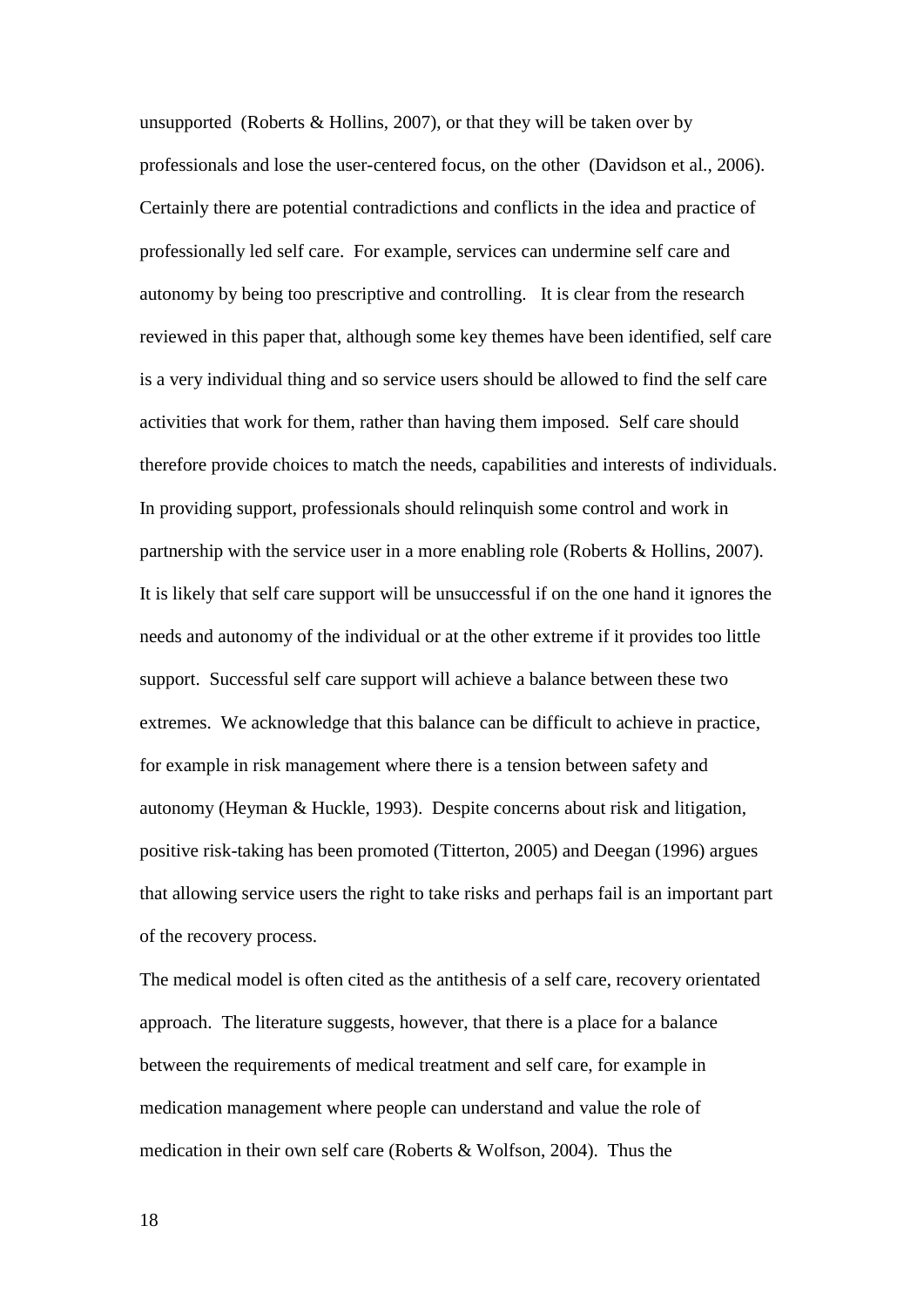implementation of self care practice requires a re-orientation of the role of professionals from one of direction towards that of partnership. (e.g. Laugharne & Priebe, 2006; Morgan, 2000; Schauer et al 2007). Clarity and guidance for professionals and users on what can be expected of this new role, setting out boundaries and expectations would seem to be a fundamental requirement for self care to progress.

The second issue impeding the widespread application of the self care approach is the variable quality of the evidence available. Despite the large number of papers identified in our review, there is limited systematic empirical research underpinning practice and very few longitudinal studies that clearly demonstrate which aspects of self care support are most effective. Thus there is insufficient evidence on the facilitators and barriers to effective self care on which to base policy and practice. Moreover, the philosophy of evidence-based medicine may also conflict with a self care approach. In evidence-based medicine a disorder is identified and the most effective treatments are revealed through clinical trials. Treatment guidelines then guide the professionals in the treatments they provide. The self care approach, on the other hand, puts the emphasis with the individual themselves and the evidence that informs this approach tends to be based on more qualitative research, personal narratives, and the views of 'experts by experience'. This type of evidence is given relatively low status in the development of NICE guidance although there is some acknowledgement of the value of cross sectional and qualitative research on patients' experiences to inform review questions as long as it meets quality standards (NICE, 2009). Thus there is a need for both more research and some agreement on what constitutes "evidence" in this context.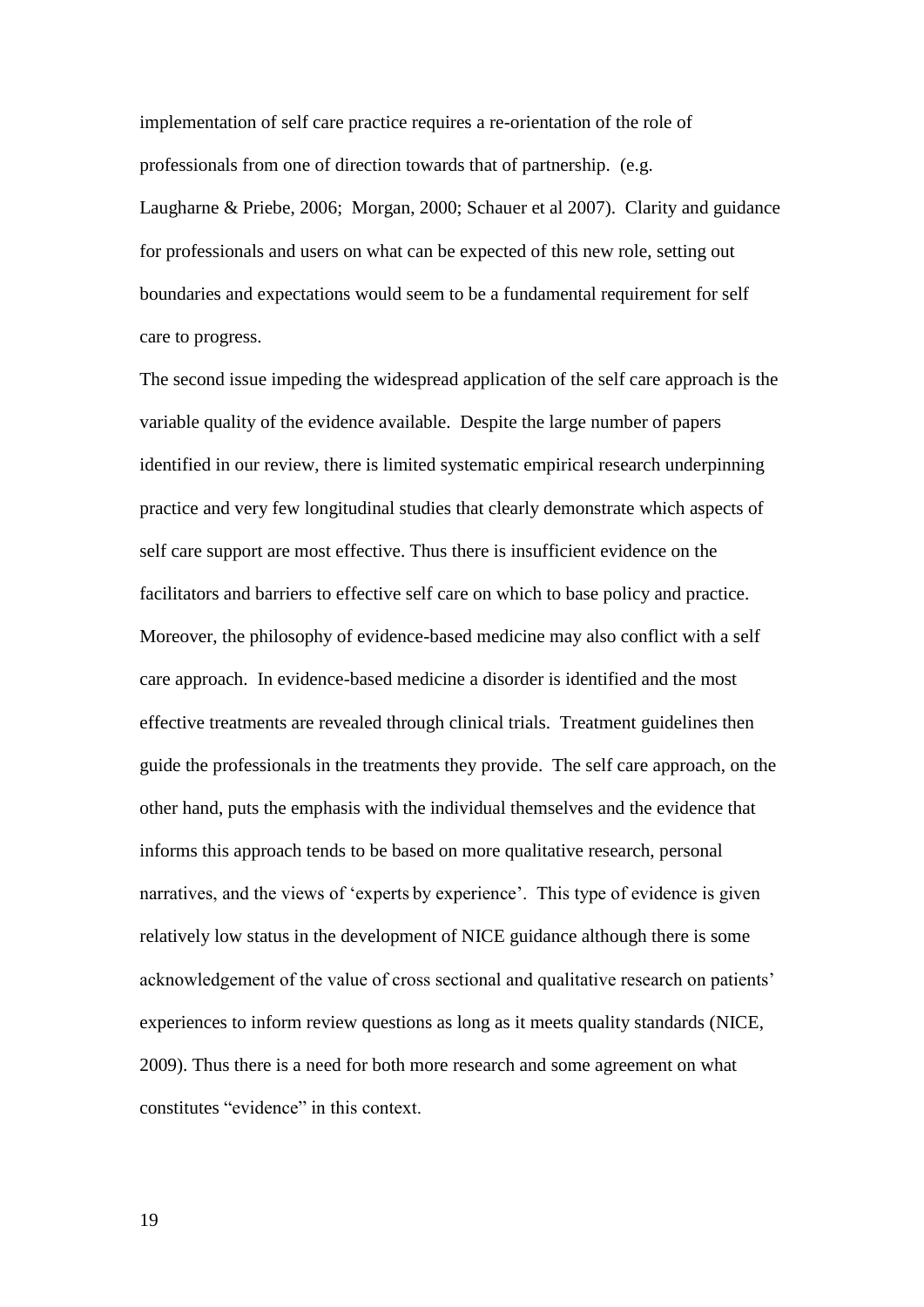Thirdly, consideration should be given to the organisational, resource and change management implications of providing effective self care support. Achieving more flexible partnership working with service users to enable care to match their needs presents a challenge to health services. Large scale public organisations typically regulate and standardise services in order to enhance quality control, accountability, and equity, to minimise risk and to realise economies of scale (Cinate, Duxbury & Higgins, 2009). Self care on the other hand requires flexible services that are responsive to individual needs. Self care support also requires cooperation and collaboration across the different professional groups and across organisations in the health, social care and voluntary sectors (Ferlie et al, 2005; Currie et al, 2009). Thus inter-professional and cross organisational working presents challenges to the effective delivery of self care, including issues of funding and identifying who should provide the self care support and monitor changing needs.

#### Conclusion

This paper has identified and reviewed some of the existing research into important elements of self care for people with mental health problems. Although this enabled us to develop a self care model, we acknowledge limitations in the extent and quality of the available research. We therefore recommend more research into service users' views of the key elements of self care and what constitutes effective self care support. We have also highlighted some of the challenges of self care support in mental health and suggest more research is required into the barriers and facilitators to effective self care at individual, service and organisational levels and more evaluations of the impact of self care initiatives on wellbeing, quality of life and functioning, including economic evaluations. We hope the conceptual model provided in this review will support such further research.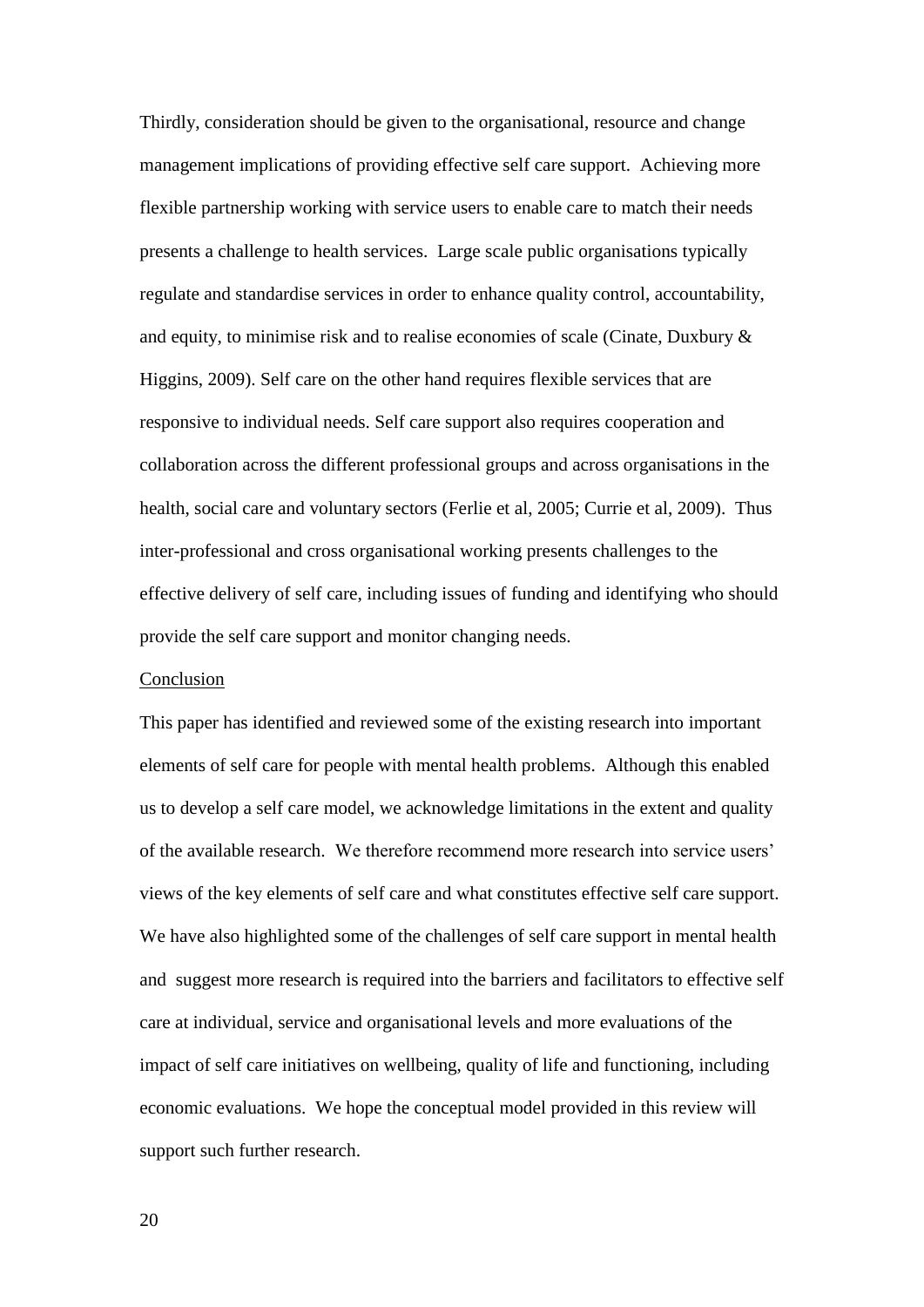#### References

- Anzai N., Yoneda S., Kumagai N., Nakamura Y., Ikebuchi E., & Liberman R.P. (2002). Training persons with schizophrenia in illness self-management: a randomized controlled trial in Japan. *Psychiatric Services, 53(5)*, 545-547.
- Borg M., & Davidson L. (2008) The nature of recovery as lived in everyday experience. Journal of Mental Health, 17 (2), 129-140:
- Britten N., Campbell R., Pope C., Donovan J., Morgan M., & Pill R. (2002) Using meta ethnography to synthesise qualitative research: a worked example. *Journal of Health Services Research and Policy*, 7, 209-215.
- British Medical Association (2007). *Improved self care by people with long term conditions through self management education programmes.* Report of Patient Liaison Group and General Practitioners Committee. Available at: [http://www.bma.org.uk/patients\\_public/selfmanagementpolicy.jsp](http://www.bma.org.uk/patients_public/selfmanagementpolicy.jsp) Accessed January 2011.
- Brown W. & Kandirikirira, N. (2006). Recovering mental health in Scotland. Report on narrative investigation of mental health recovery, Glasgow: Scottish Recovery Network. Available at: [http://www.scottishrecovery.net/Narrative-](http://www.scottishrecovery.net/Narrative-Research-Project/narrative-research-project.html)[Research-Project/narrative-research-project.html](http://www.scottishrecovery.net/Narrative-Research-Project/narrative-research-project.html) Accessed January 2011.
- Chambers R. (2006). The role of the health professional in supporting self care. Guest Editorial. *Quality in Primary Care*, *14*, 129–31
- Chambers R., Wakley G. & Blenkinsopp A. (2006) Supporting Self Care in Primary Care. Oxford: Radcliffe Publishing.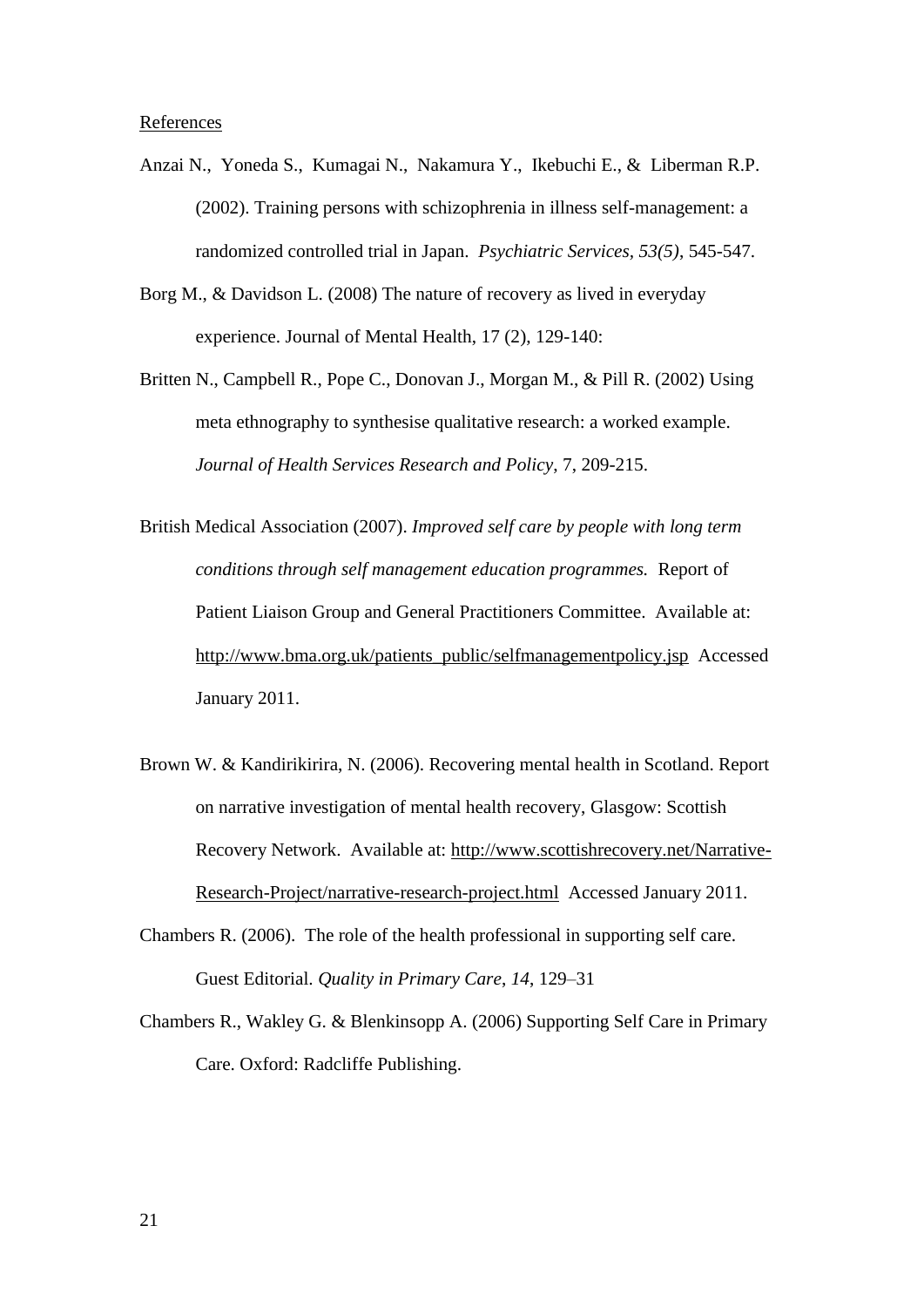Cinate I, Duxbury L and Higgins C. (2009). Measurement of Perceived Organizational Readiness for Change in the Public Sector British. Journal of Management. 20, pp. 265–277.

- Coleman R., Baker P., & Taylor K. (2000). *Working to recovery. Victim to Victor III*. Gloucester: Handsell Publishing.
- Copeland M. E. (1997). *Wellness Recovery Action Plan*. Dummerston: Peach Press.
- Cunningham K., Wolbert R., Graziano A., & Slocum J. (2005). Acceptance and Change: The Dialectic of Recovery. *Psychiatric Rehabilitation Journal*, *29(2)*, 146-148.
- Currie G., Finn R and Martin G. (2009). Professional competition and modernizing the clinical workforce in the NHS. Work Employment Society, 23, pp. 267- 284.
- Davidson L., O'Connell M., Tondora J., Styron T., & Kangas K. (2006). The top ten concerns about recovery encountered in mental health system transformation. *Psychiatric Services* , *57*, 640–645.
- Deegan P. (1996). "Recovery as a Journey of the Heart" *Psychiatric Rehabilitation Journal*, *19(3)*, 91-97.
- Department of Health (2001a). *The Journey to recovery – The Government's vision of Mental Health Care*. London: DH.
- Department of Health (2001b). *The Expert Patient: A New Approach to Chronic Disease Management for the 21st Century*. London: DH.
- Department of Health (2005a). *Public attitudes to self care*. *Baseline survey*. Available at: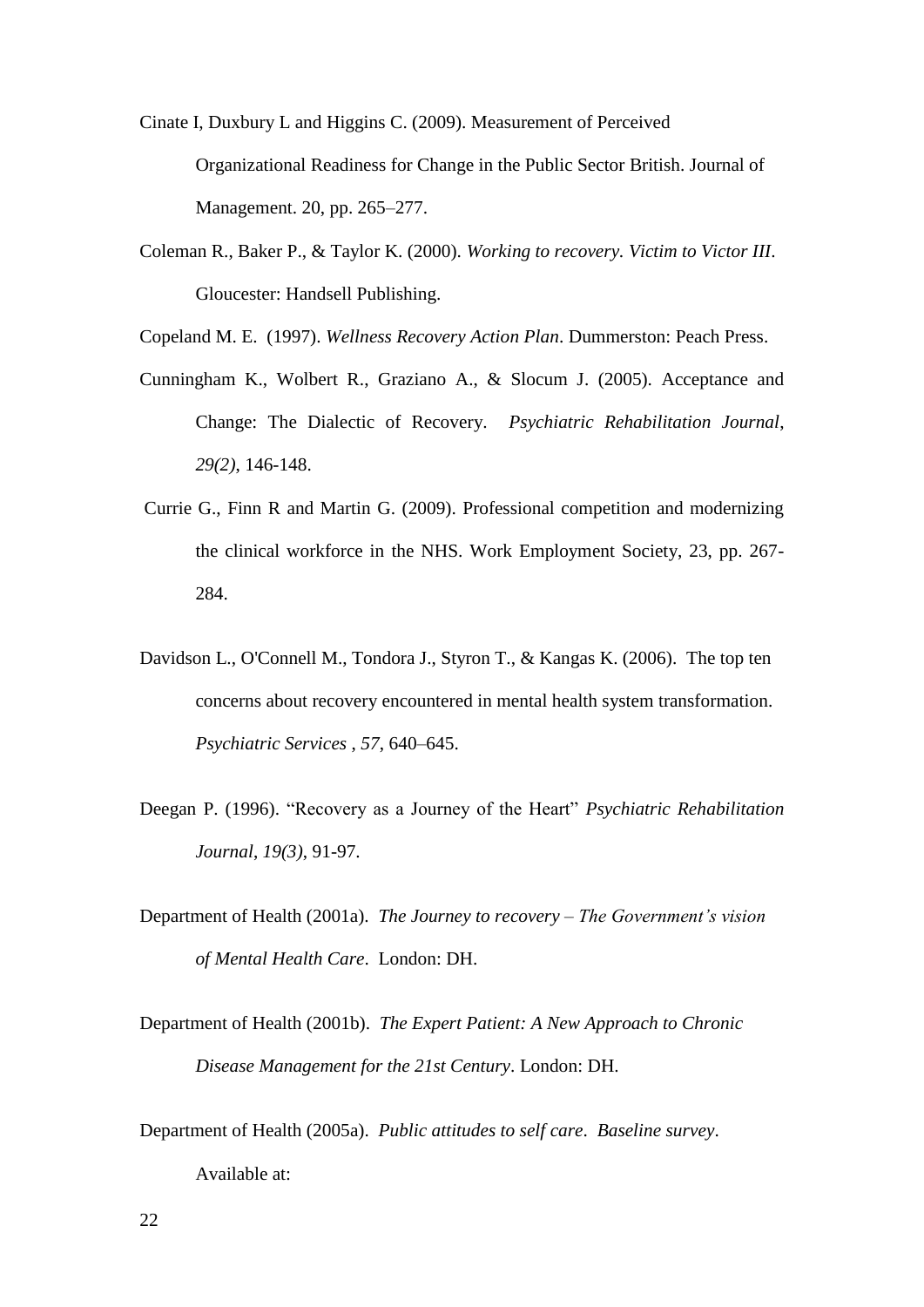[http://www.dh.gov.uk/prod\\_consum\\_dh/groups/dh\\_digitalassets/@dh/@en/do](http://www.dh.gov.uk/prod_consum_dh/groups/dh_digitalassets/@dh/@en/documents/digitalasset/dh_4111263.pdf) [cuments/digitalasset/dh\\_4111263.pdf](http://www.dh.gov.uk/prod_consum_dh/groups/dh_digitalassets/@dh/@en/documents/digitalasset/dh_4111263.pdf) Accessed January 2011.

Department of Health (2005b). Self Care – A Real Choice. Self Care Support – A Practical Option. London: DH. Available at: [http://www.dh.gov.uk/prod\\_consum\\_dh/groups/dh\\_digitalassets/@dh/@en/do](http://www.dh.gov.uk/prod_consum_dh/groups/dh_digitalassets/@dh/@en/documents/digitalasset/dh_4101702.pdf) [cuments/digitalasset/dh\\_4101702.pdf](http://www.dh.gov.uk/prod_consum_dh/groups/dh_digitalassets/@dh/@en/documents/digitalasset/dh_4101702.pdf) Accessed January 2011.

Department of Health (2006a). *Supporting People with Long Term Conditions to Self Care: A Guide to Developing Local Strategies and Good Practice*. London: DH.

Department of Health (2006b). *Our health, our care, our say: a new direction for community services.* London*:* DH.

Department of Health (2007). *Research evidence on the effectiveness of self care support (work in progress 2005-07)*. London: DH. Available at: [http://www.dh.gov.uk/en/Publicationsandstatistics/Publications/PublicationsP](http://www.dh.gov.uk/en/Publicationsandstatistics/Publications/PublicationsPolicyAndGuidance/DH_080689) [olicyAndGuidance/DH\\_080689](http://www.dh.gov.uk/en/Publicationsandstatistics/Publications/PublicationsPolicyAndGuidance/DH_080689) accessed January 2011.

- Department of Health (2009). *Putting People First: Personalisation Toolkit*. London: DH.
- Department of Health (2010). *Equity and Excellence: Liberating the NHS*. London: DH.
- Faulkner A & Layzell S. (2000). *Strategies for Living: A Report of User-Led Research into People's Strategies for Living with Mental Distress*. London: Mental Health Foundation.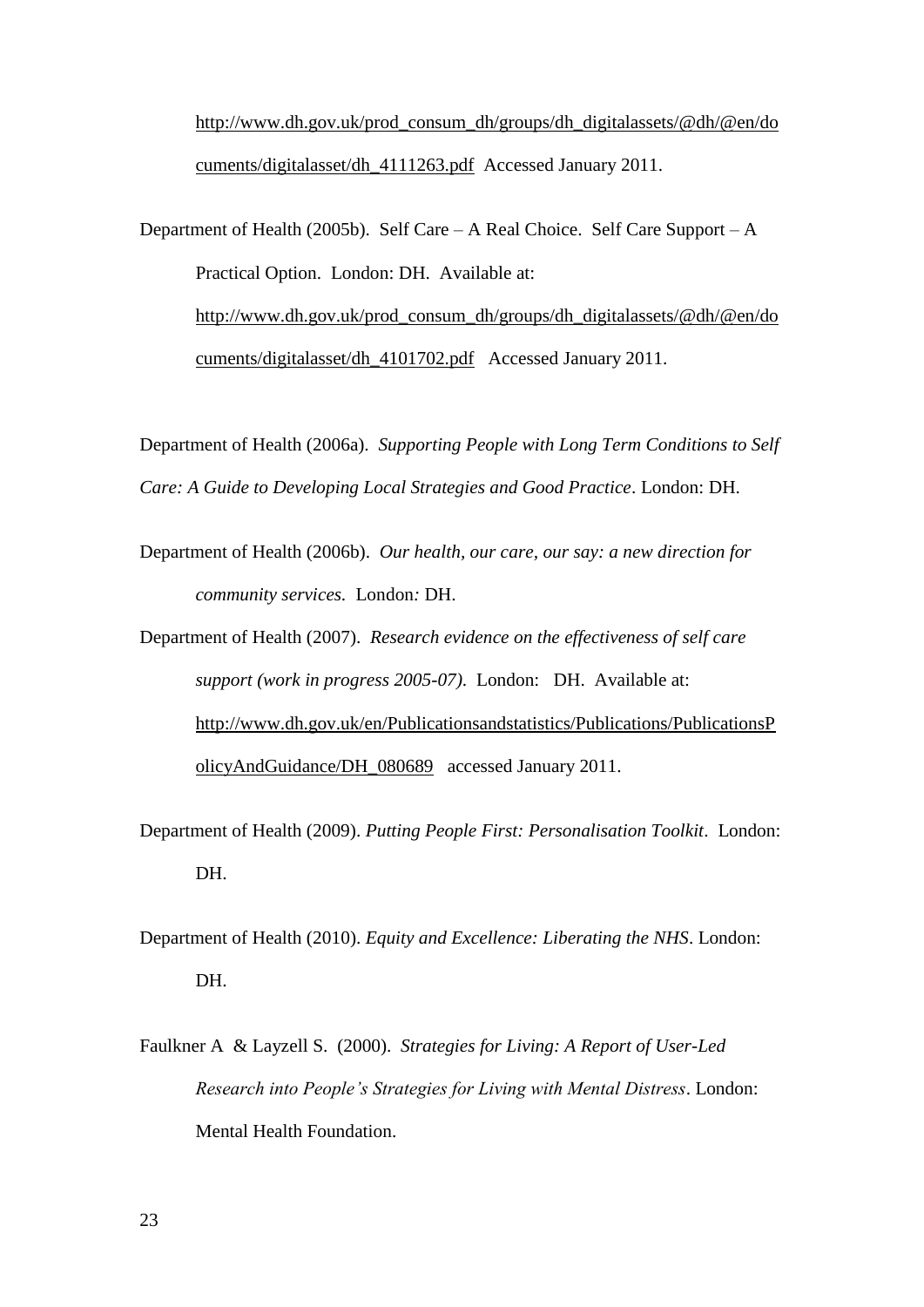- Faulkner A. & Thomas P. (2002). User-led research and evidence-based medicine. *The British Journal of Psychiatry,* 180**,** 1-3.
- Ferlie E., Fitzgerald L., Wood M., & Hawkins C. (2005). The nonspread of innovations: The mediating roles of professionals. Academy of Management Journal, 48, pp. 117-134.
- Foddy W. (1993) Constructing questions for interviews and questionnaires: theory and practice in social research. Cambridge: Cambridge University Press.
- Gibbons M., Limoges C., Nowotny H., Schwatrzman S., Scott P. & Trow M. (1994). *The New Production of Knowledge,* London, Sage
- Gould R.A. & Clum G.A. (1993) A meta-analysis of self-help treatment approaches*. Clinical Psychology Review*, *13*,169-186.
- Greenberger D & Padesky C. (1995). *Mind Over Mood*. Guilford Press. New York.
- Hammersley M. (1992) *What's Wrong With Ethnography? – Methodological Explorations*. London: Routledge.
- Health Foundation (2008). *Co-creating Health*. Briefing paper, May 2008. Available at: http://www.health.org.uk/publications/co-creating-health-briefing-paper/ Accessed January 2011
- Heyman B. & Huckle S. (1993 ) Not worth the risk? Attitudes of adults with learning difficulties and their informal and formal carers to the hazards of everyday life. *Social Science & Medicine* , *12* , 1557 – 1564 .
- Kartalova-O'Docherty Y. & Doherty DT. (2010) Recovering from recurrent mental health problems: Giving up and fighting to get better International Journal of Mental Health Nursing,19(1), 3-15.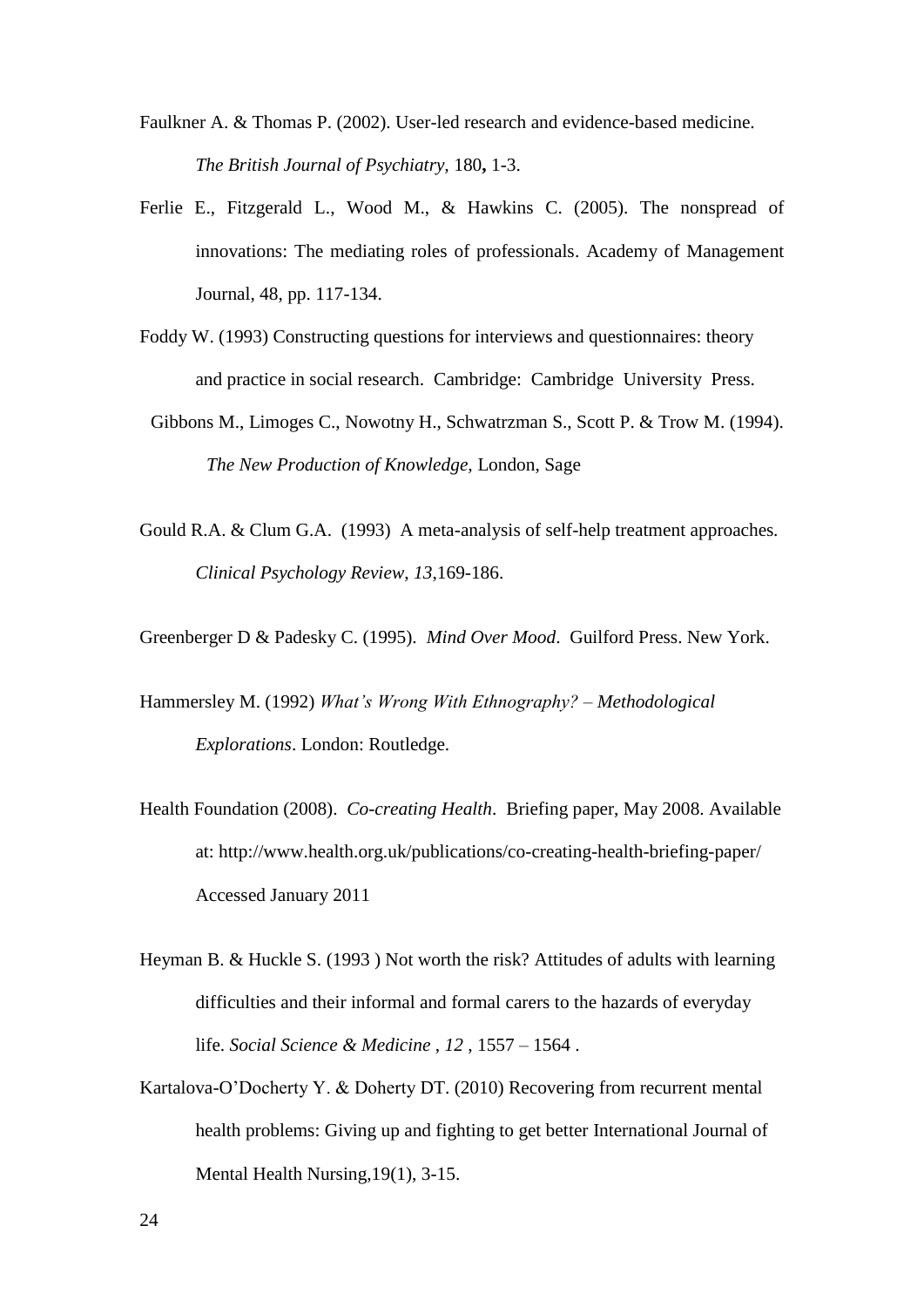- Khan N, Bower P and Rogers A (2007) Guided self-help in primary care mental health: Meta-synthesis of qualitative studies of patient experience, The British Journal of Psychiatry 191: 206-211
- Laugharne R., & Priebe S. (2006). Trust, choice and power in mental health. . Social Psychiatry and Psychiatric Epidemiology, 41 (11), 843-852
- Lawn S. Battersby M. W. Pols R. G. Lawrence J. Parry T. & Urukalo M. (2007) The mental health expert patient: Findings from a pilot study of a generic chronic condition self-management programme for people with mental illness. *International Journal of Social Psychiatry*. *53(1)*, 63-74.
- Lucock M.P., Barber R., Jones A. & Lovell J. (2007). Service users' views of selfhelp strategies and research in the UK. *Journal of Mental Health*, *16 (6)*, 795 – 805
- Lynch K. (2000). The long road back. *Journal of Clinical Psychology*, *56(11)*, 1427- 1432.
- Mancini M. A. and Rogers R. (2007). Narratives of Recovery from Serious Psychiatric Disabilities: A Critical Discourse Analysis. Critical Approaches to Discourse Analysis across Disciplines. 1 (2), 35-50
- Mancini MA. (2007). Qualitative Analysis of Turning Points in the Recovery Process American Journal of Psychiatric Rehabilitation, 10: 223–244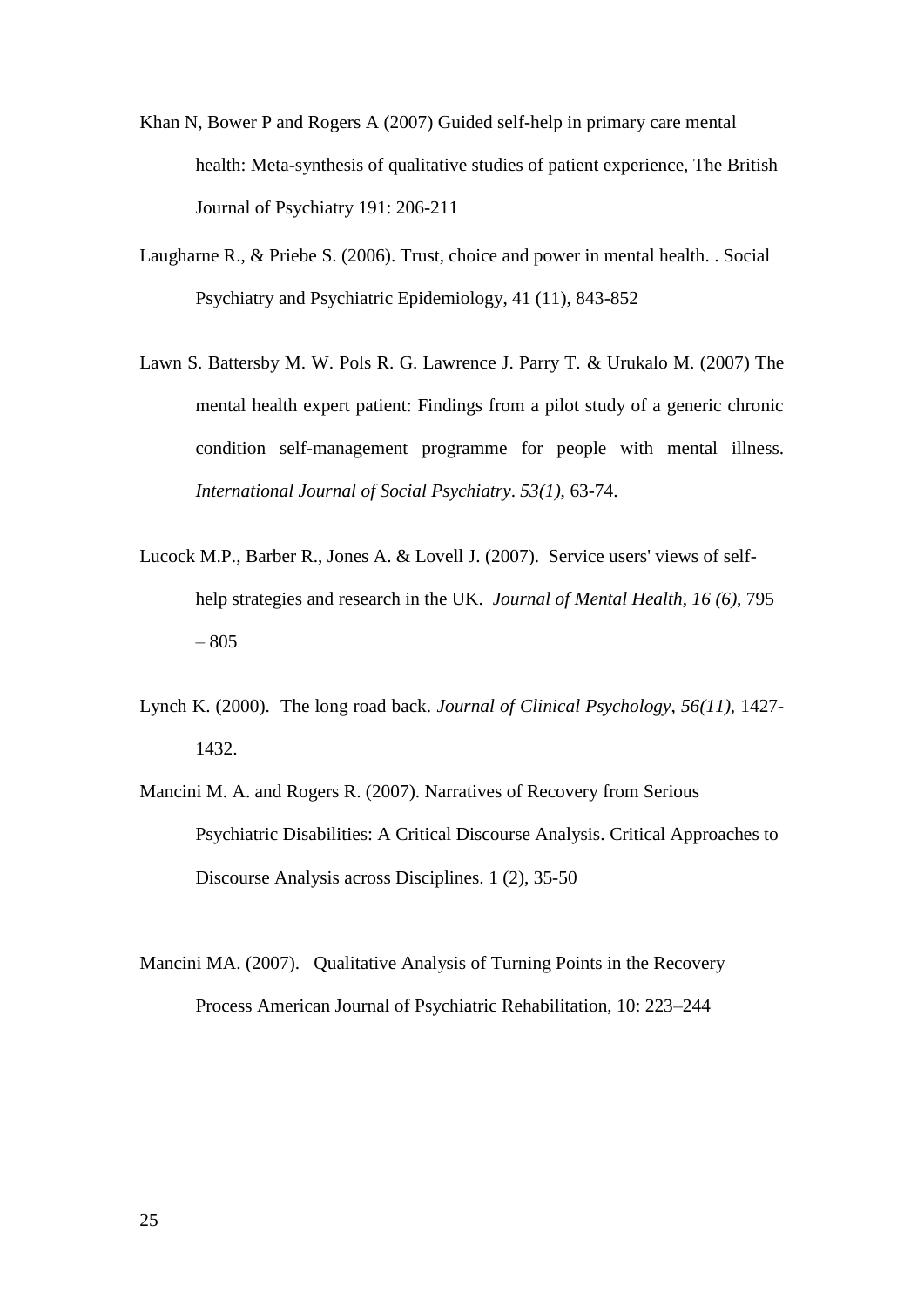- Martyn D. (2002). The Rethink Self-Management Project Summary of Initial Report. Mental Health Foundation.
- Martyn D. (2003). Self Management. *The experiences and views of self-management of people with a diagnosis of schizophrenia* Mental Health Foundation.
- Mays N., & Pope C. (2006). Quality in qualitative health research. In *Qualitative research in health care*. Pope, C., & Mays, N. (Eds.). BMJ books & Blackwell Publishing.
- Mead S & Copeland M.E. (2000), What Recovery Means to Us: Consumers' Perspectives. *Community Mental Health Journal*, *36(3)*, 315-328.
- Miles M.B., & Huberman A.M. (1994) Qualitative data analysis: an expanded sourcebook. Sage, Thousand Oaks CA
- Morgan, S. (2000) Risk-making or risk-taking? Openmind, 101,16-17
- Morriss R.K., Faizal M.A., Jones A.P., Williamson P.R., Bolton C. & McCarthy J.P. (2007). Interventions for helping people recognise early signs of recurrence in bipolar disorder. *Cochrane Database Systematic Review*. *24;(1)*:CD004854.
- Muir-Cochrane E. (2006). Self-Management of medication for mental health problems by homeless young people, *International Journal of Mental Health Nursing*, *15*, 163-170

National Institute for Health and Clinical Excellence. Anxiety (amended): Management of anxiety (Panic disorder, with or without agoraphobia, and generalised anxiety disorder) in adults in primary, secondary and community care. NICE, 2007.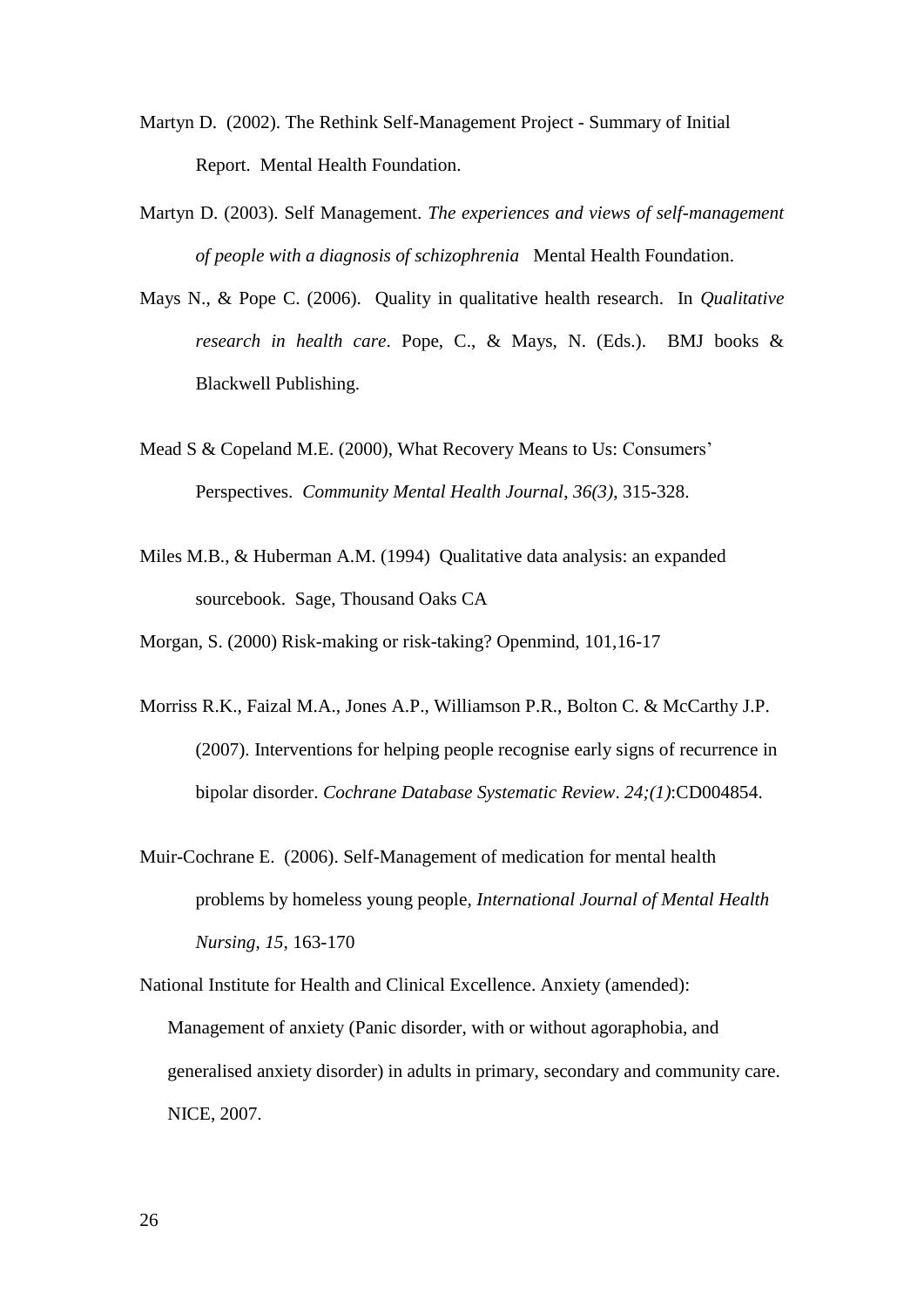- National Institute for Health and Clinical Excellence. The treatment and management of depression in adults. NICE, 2009.
- National Institute for Health and Clinical Excellence (2006). *Computerised cognitive behaviour therapy for anxiety and depression*. Review of technology appraisal 51.

National Institute for Health and Clinical Excellence (2009). *The guidelines Manual*.

- Nixon, G, Hagen B., Peters, T. (2010) Recovery from psychosis: A phenomenological inquiry International Journal of Mental Health and Addiction, 8(4), 620-635
- O'Hagan M. (2001). *Recovery Competencies for New Zealand Mental Health Workers*. New Zealand Mental Health Commission. Available at: [http://www.maryohagan.com/resources/Text\\_Files/Recovery%20Cometencies](http://www.maryohagan.com/resources/Text_Files/Recovery%20Cometencies%20O) [%20O'Hagan.pdf](http://www.maryohagan.com/resources/Text_Files/Recovery%20Cometencies%20O) Accessed January 2011.
- Orem D.E. (1991). *Nursing: Concepts of practice.* (4th ed.). St. Louis, MO: Mosby-Year Book Inc.
- Piat M., Sabetti J., Couture A., Sylvestre J., Provencher H., Botschner J., & Stayner D. (2009). What does recovery mean for me? Perspectives of Canadian mental health consumers, Psychiatric Rehabilitation Journal , 32 , 199-207
- Pistrang N., Barker C. & Humphreys, K. (2008). Mutual help groups for mental health problems: a review of effectiveness studies. *American Journal of Community Psychology*, *42 (1-2)*, 110-121.
- Pitt L., Kilbride M., Nothard S., Welford M. & Morrison A. (2007). Researching recovery from psychosis: a user-led project. *Psychiatric Bulletin*. *31*, 55-60.
- Rapee R.M. (2007). Treatment of social phobia through pure self-help and therapistaugmented self-help*, The British Journal of Psychiatry*, *191*, 246-252.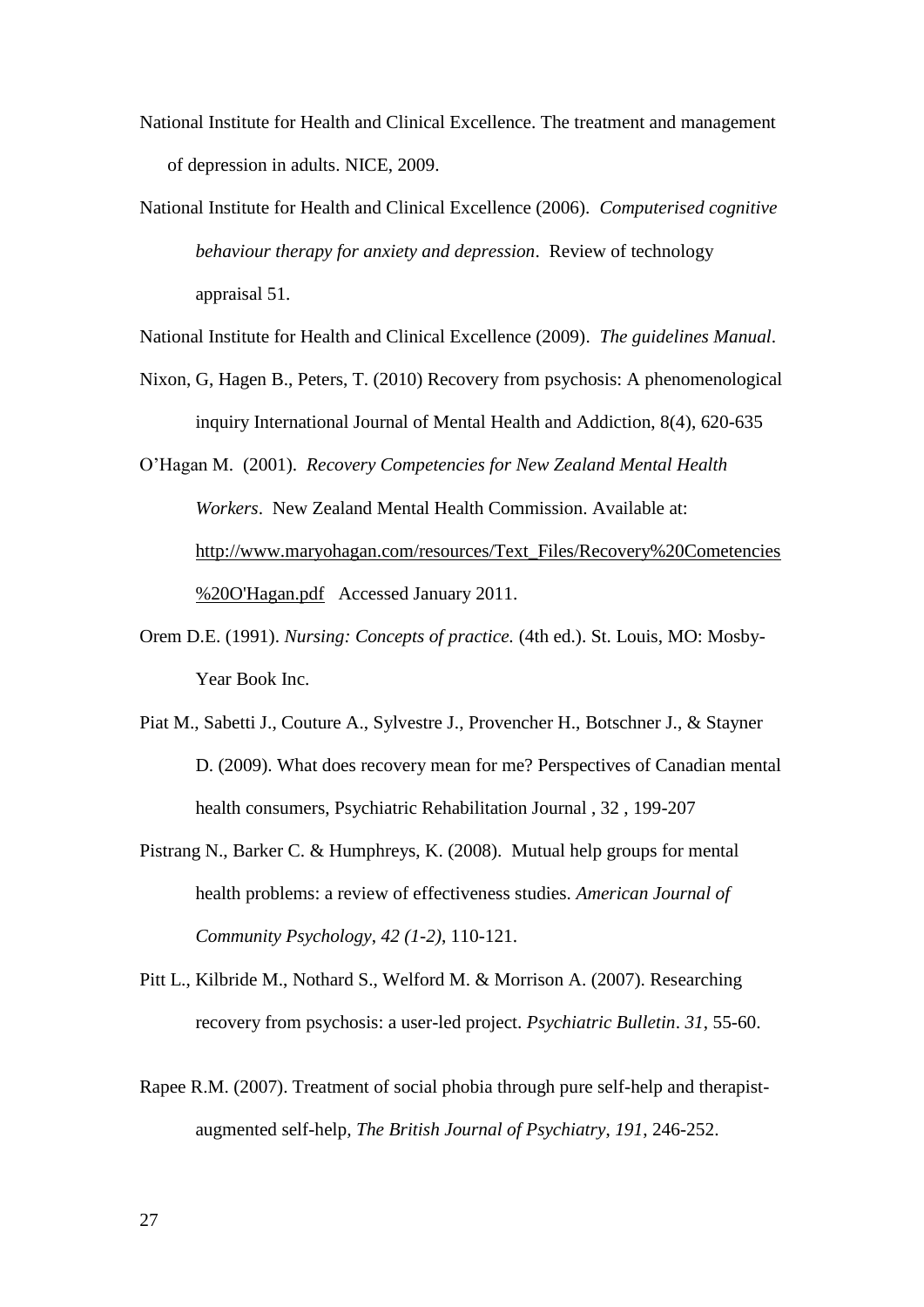Richards D., Lovell K. & McEvoy P. (2003). Access and effectiveness in psychological therapies: self help as a routine health technology. *Health and Social Care in the Community. 11 (2)*: 175–182

- Ridge D., & Ziebland S. (2006). "The Old Me Could Never Have Done That": How People Give Meaning to Recovery Following Depression. *Qualitative Health Research*, *16*, 1038-1053.
- Ridgway P., McDiarmid D., Davidson L., Bayes J. & Ratzlaff S. (2002). *Pathways to Recovery: A strengths Recovery Self-help Workbook*. Lawrence, KS: University of Kansas School of Social Welfare.
- Roberts G. & Wolfson P. (2004). The rediscovery of recovery: open to all. *Advances in Psychiatric Treatment*, *10*, 37-48.
- Roberts G. & Hollins S. (2007). Recovery: our common purpose? *Advances in Psychiatric Treatment, 13*, 397-399.
- Rogers A., Oliver D., Bower P., Lovell K. & Richards D. (2004). Peoples' understandings of a primary care-based mental health self-help clinic. *Patient Education and Counseling*. *53(1)*, 41-46.
- Romano, DM., McCoy, E., Goering, P., Boydell. K., & Zipursky, R. (2010) Reshaping an enduring sense of self: The process of *recovery* from a first episode of schizophrenia. Early Intervention in Psychiatry, 4(3), 243-250.
- Roth A. & Fonagy P. (2005). *What works for Whom? A Critical Review of Psychotherapy Research*. 2nd Edition. .New York: Guilford Press.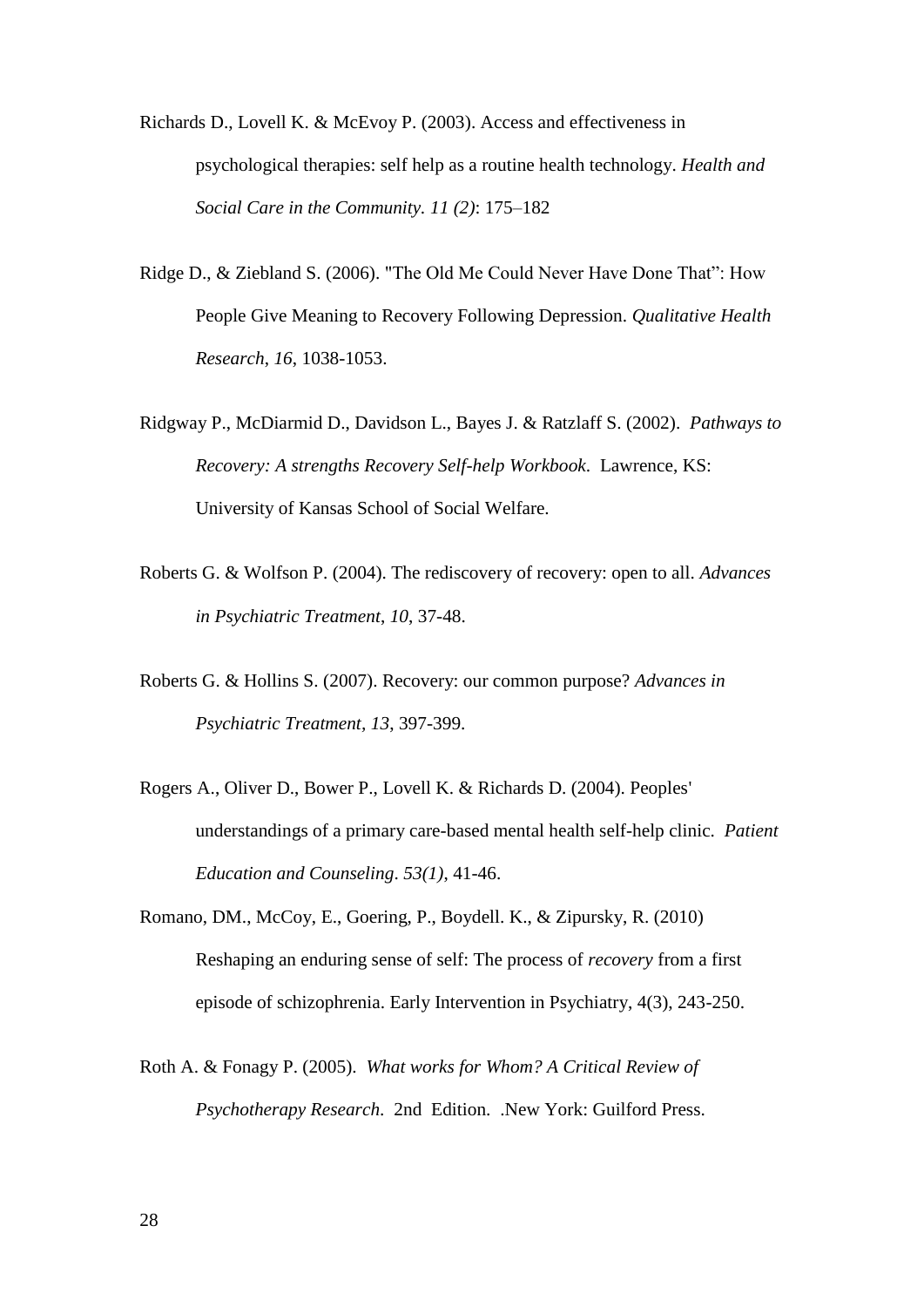- Schauer C., Everett A, del Vecchio P., Anderson L. (2007). Promoting the value and practice of shared decision-making in mental health care. Psychiatric Rehabilitation Journal 31 (1):54)
- Scogin F., Hanson A. & Welsh D. (2003). Self administered treatment in steppedcare models of depression treatment. *Journal of Clinical Psychology*, 59, 379- 391.
- Smith J.A., Harre R., & Van Langenhove L. (1995) Rethinking Methods in Psychology. London: Sage
- Smith, M. K (2000) Recovery from a severe psychiatric disability: findings of a qualitative study. Psychiatric Rehabilitation Journal. 24 (2), 149-158
- Strauss N.C., & Corbin J. (1998) Basics of Qualitative Research: techniques and procedures for developing grounded theory. Sage: Thousand Oaks, CA
- Titterton M. ( 2005). *Risk and Risk Taking in Health and Social Welfare* . London: Jessica Kingsley.
- World Health Organization (1983). *Health Education in Self-care: Possibilities and Limitations.* Geneva: WHO.
- Yurkovich E., Buehler J, & Smyer T. (1997). Loss of Control and the Chronic Mentally Ill in a Rural Day-Treatment Center. *Perspectives in Psychiatric Care*, *33 (3)*, 33-40.

Yurkovich E. & Smyer T. (1998). Strategies for maintaining optimal wellness in the chronic mentally ill. *Perspectives in Psychiatric Care*. *34(3)*, 17-24.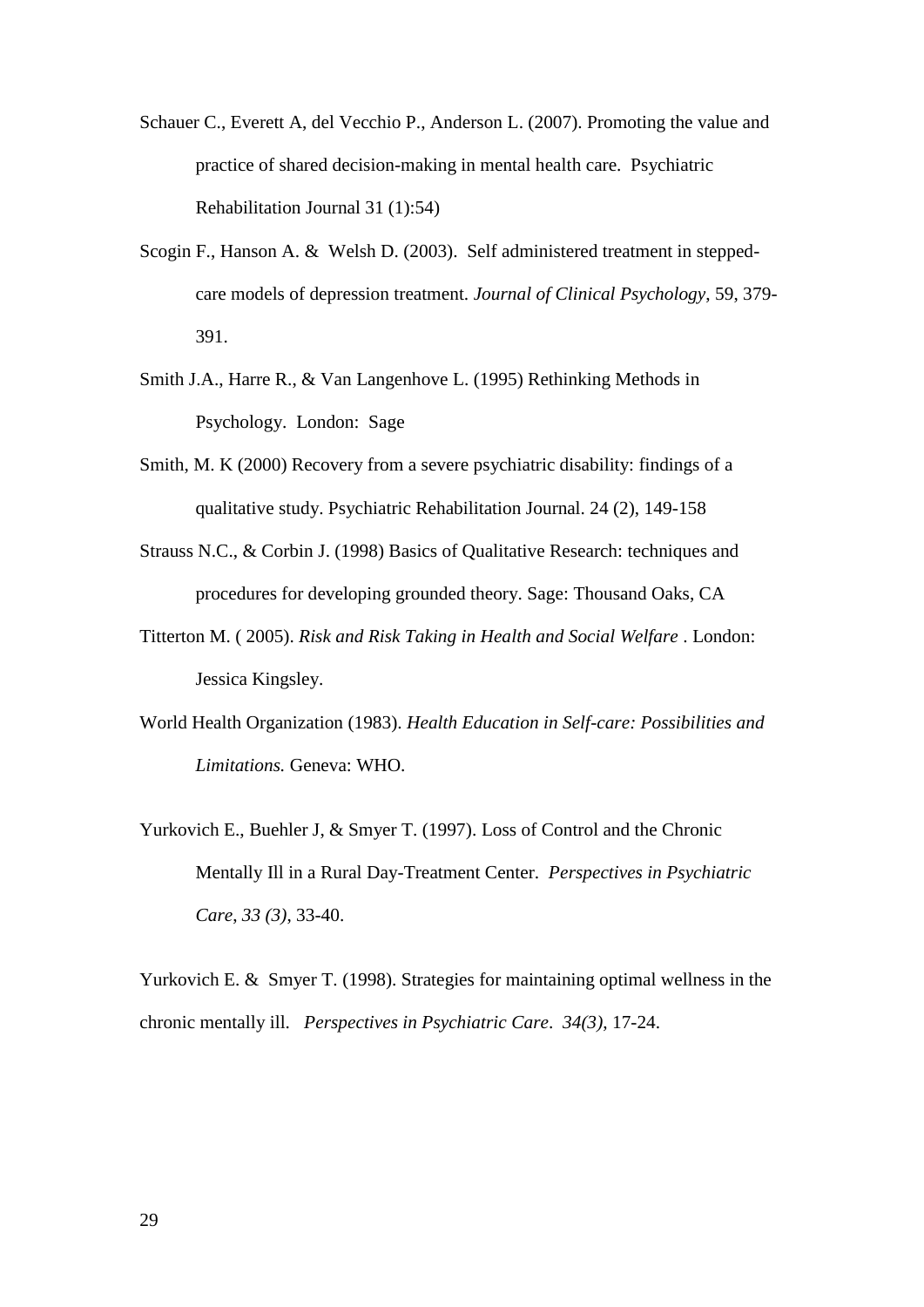Table 1. Number of papers identified in the search

| Search terms                | Number of papers             | Number of papers after     |
|-----------------------------|------------------------------|----------------------------|
|                             | identified in initial search | exclusion criteria applied |
| Self care and mental health | 566                          | 133                        |
| or psychiatry               |                              |                            |
| Self management and         | 423                          | 45                         |
| mental health or psychiatry |                              |                            |
| Self help and mental health | 1962                         | 268                        |
| or psychiatry               |                              |                            |
| Recovery and mental health  | 334                          | 129                        |
| or psychiatry               |                              |                            |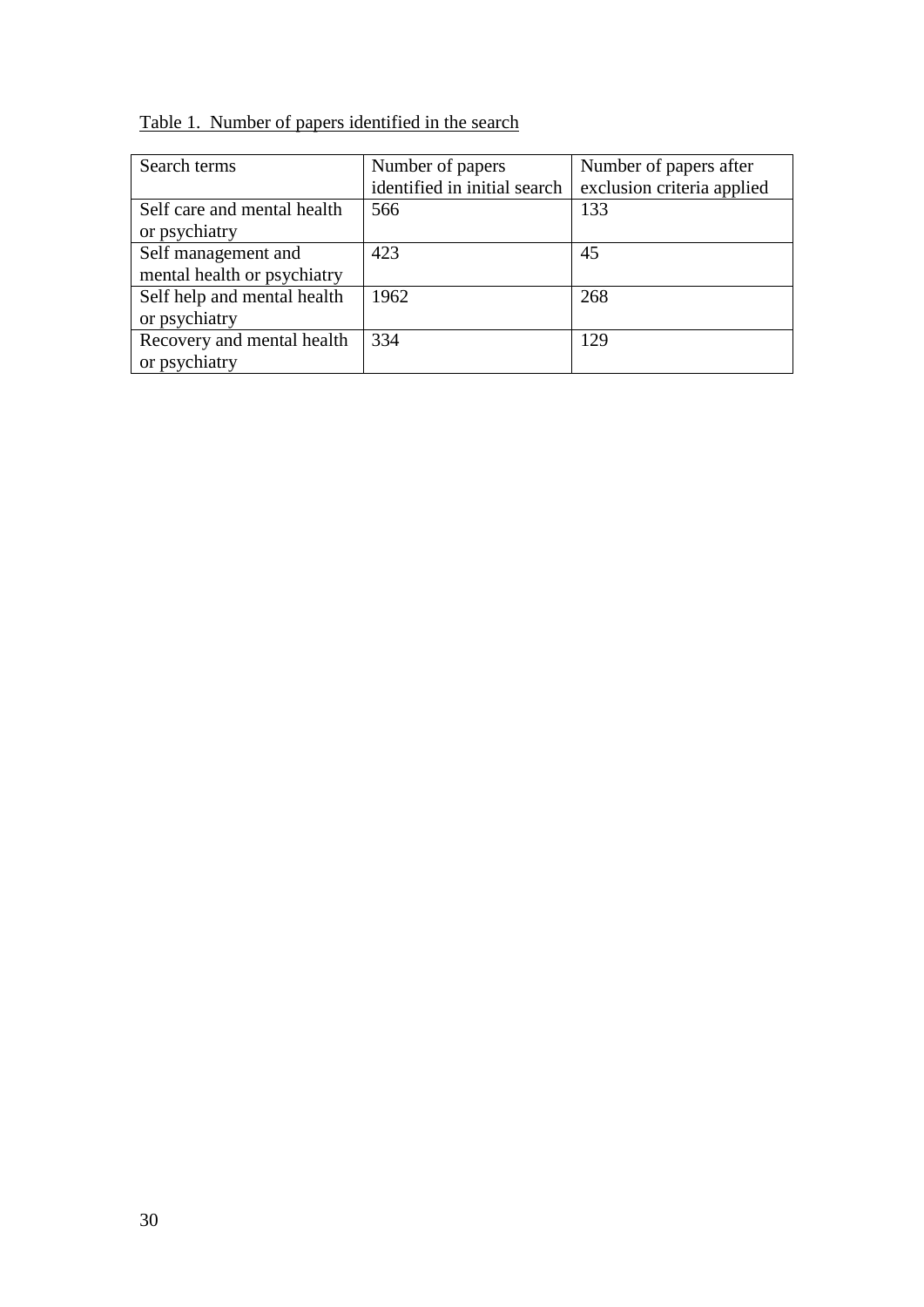Table 2. Details of 20 empirical qualitative studies of the views of people with mental health problems, identifying important self care behaviours and strategies.

| Study                                                                                                                                                | Methods                                                                                                                                                                                                                                                                      | Population                                                                                               | Findings                                                                                                                                                                                                                                                                                                                                                                                                                                                                                                                                                                                                                                                                                     |
|------------------------------------------------------------------------------------------------------------------------------------------------------|------------------------------------------------------------------------------------------------------------------------------------------------------------------------------------------------------------------------------------------------------------------------------|----------------------------------------------------------------------------------------------------------|----------------------------------------------------------------------------------------------------------------------------------------------------------------------------------------------------------------------------------------------------------------------------------------------------------------------------------------------------------------------------------------------------------------------------------------------------------------------------------------------------------------------------------------------------------------------------------------------------------------------------------------------------------------------------------------------|
| Yurkovich et al<br>(1997). Loss of<br>Control and the                                                                                                | Semi-structured interviews and participant observation. .<br>Open-ended questions used to stimulate free responses about<br>the views on the meaning of health and their health-seeking                                                                                      | 7 "chronic<br>mentally ill<br>people", 3 male, 4                                                         | The issue of control was central to the findings. Concluded<br>chronic mentally ill clients prevent loss of control by using<br>informal relationships to adapt behaviours, attitudes, and                                                                                                                                                                                                                                                                                                                                                                                                                                                                                                   |
| Chronic Mentally Ill in<br>a Rural Day Treatment<br>Center.                                                                                          | behaviours. Grounded theory analysis. Description of<br>coding process. The "core variables" identified from the<br>analysis were fed back to participants to check credibility.                                                                                             | female. Variety of<br>diagnoses.                                                                         | feelings within a supportive environment. If this fails, they<br>turn to formal sources of control such as therapists, case<br>workers, or other mental health providers.                                                                                                                                                                                                                                                                                                                                                                                                                                                                                                                    |
| Yurkovich & Smyer<br>(1998). Strategies for<br>maintaining optimal<br>wellness in the chronic<br>mentally ill.                                       | A further analysis of Yurkovich et al (1997) study.<br>Investigated strategies for maintaining optimal wellness<br>outside the hospital setting.                                                                                                                             | As in Yurkovich et<br>al (1997).                                                                         | Identified 4 properties related to preventing loss of control:<br>relationships, feelings, good attitude, and functional activity.<br>These properties must be examined within the context of the<br>therapeutic environment as well as the nurse-patient<br>relationship.                                                                                                                                                                                                                                                                                                                                                                                                                   |
| Faulkner et al (2000).<br>Strategies for living: a<br>report of user-led<br>research into people's<br>strategies for living<br>with mental distress. | Individual interviews and thematic analysis.                                                                                                                                                                                                                                 | Purposive<br>sampling of 71<br>people with<br>experience of<br>mental health<br>problems.                | Key theme was the role and value of relationships with other<br>people. Other themes included finding meaning or purpose;<br>the importance of acceptance and shared experience; finding<br>ways of taking control; and achieving peace of mind. A<br>range of helpful strategies were identified, including<br>medication, relationships with professionals, self-help<br>strategies, religious and spiritual beliefs, complementary<br>therapies, sport and physical exercise, and creative<br>expression.                                                                                                                                                                                 |
| Smith (2000).<br>Recovery from a<br>severe psychiatric<br>disability: findings of a<br>qualitative study.                                            | Qualitative analysis of extended semi structured interviews<br>relating personal stories of recovery. Recruitment via<br>newsletter advertisement seeking participants to describe<br>personal stories of recovery from severe psychiatric<br>disability. Thematic analysis. | 10 participants<br>(aged 38–60 yrs)<br>"beset by<br>persistent and<br>severe psychiatric<br>disability". | Helpful factors in recovery were medication; a group of<br>supportive people; meaningful activities; a sense of control<br>and independence; strong determination to maintain<br>recovery; positive outlook on the present; optimism about<br>the future. Barriers to recovery were stigma, symptoms,<br>lack of financial resources, and limited access to services<br>and occasional eruptive responses to life's pressures.<br>Strategies for recovery were accepting disability, believing<br>in recovery, being stabilized, accepting responsibility for<br>disability, establishing a structure for daily life, seeking<br>support, taking care of yourself, keeping active, educating |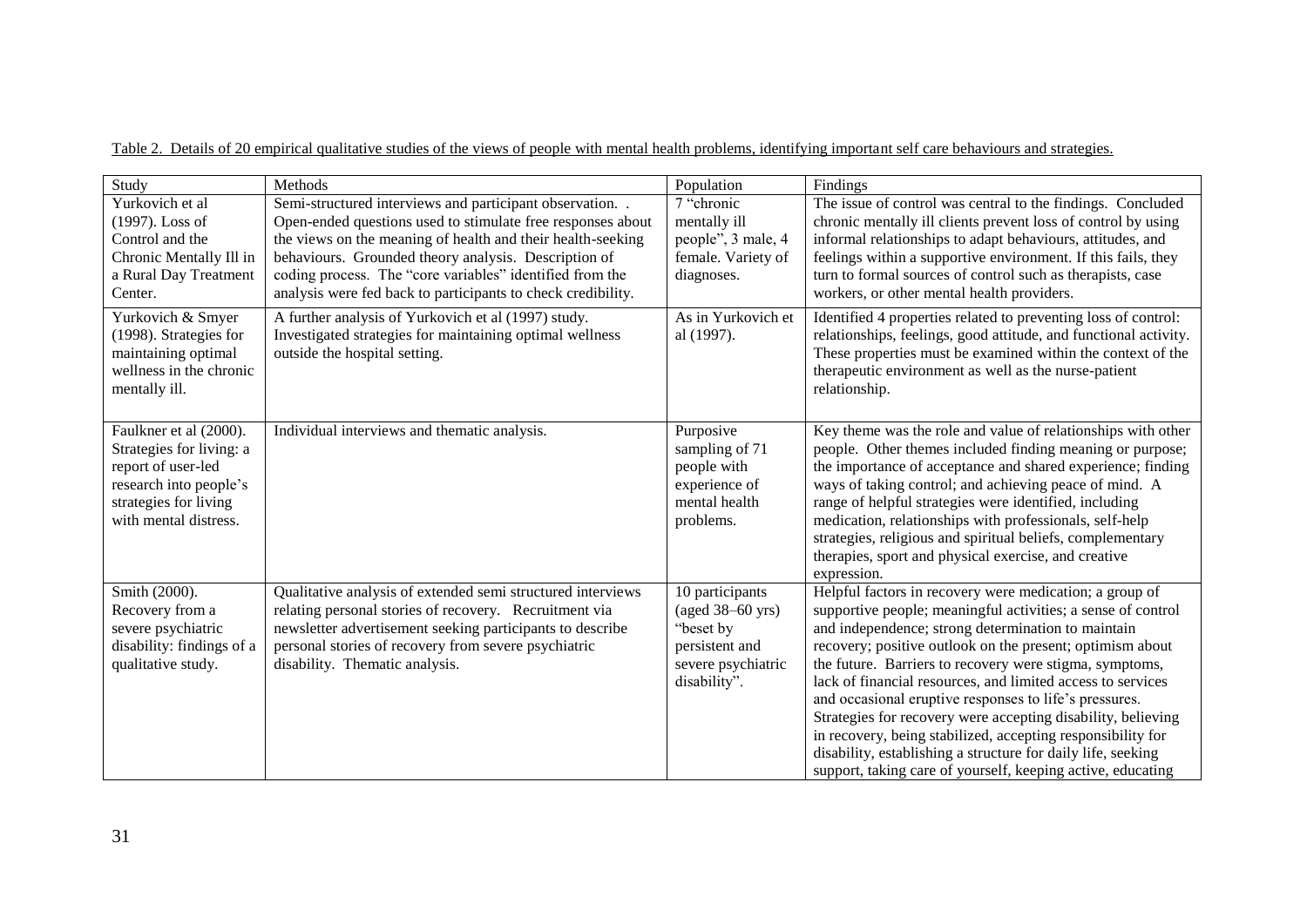|                                                                                                                                            |                                                                                                                                                                                                                                                                                                        |                                                                                                                               | yourself.                                                                                                                                                                                                                                                                                                                                                                                                                                                                                                                                                                                                                                                                                                                                                                                                                                               |
|--------------------------------------------------------------------------------------------------------------------------------------------|--------------------------------------------------------------------------------------------------------------------------------------------------------------------------------------------------------------------------------------------------------------------------------------------------------|-------------------------------------------------------------------------------------------------------------------------------|---------------------------------------------------------------------------------------------------------------------------------------------------------------------------------------------------------------------------------------------------------------------------------------------------------------------------------------------------------------------------------------------------------------------------------------------------------------------------------------------------------------------------------------------------------------------------------------------------------------------------------------------------------------------------------------------------------------------------------------------------------------------------------------------------------------------------------------------------------|
|                                                                                                                                            |                                                                                                                                                                                                                                                                                                        |                                                                                                                               |                                                                                                                                                                                                                                                                                                                                                                                                                                                                                                                                                                                                                                                                                                                                                                                                                                                         |
|                                                                                                                                            |                                                                                                                                                                                                                                                                                                        |                                                                                                                               |                                                                                                                                                                                                                                                                                                                                                                                                                                                                                                                                                                                                                                                                                                                                                                                                                                                         |
| Martyn (2003). Self<br>Management. The<br>experiences and views<br>of self-management of<br>people with a<br>diagnosis of<br>schizophrenia | Thematic analysis of interviews, discussion groups and<br>writing exploring self management for people with a<br>diagnosis of schizophrenia.                                                                                                                                                           | 52 people with a<br>diagnosis of<br>schizophrenia.                                                                            | Identified five broad headings related to self management: a)<br>maintaining morale and finding meaning; b) relationships<br>with other people; c) an ordinary life: coping; d) an<br>(extra)ordinary life: thriving; and e) managing 'having<br>schizophrenia. Themes included occupation in its broadest<br>sense, including education, voluntary work, art and creative<br>work and paid employment; relationships with other people;<br>personal qualities, attitudes and beliefs involved in<br>maintaining morale; coping strategies for the experiences of<br>schizophrenia; managing medication; exploring and<br>understanding the experience labeled schizophrenia,<br>including getting information; religion and spirituality;<br>counselling and psychotherapy; complementary therapies;<br>and healthy living, such as diet and exercise. |
| Rogers et al (2004)<br>Peoples'<br>understandings of a<br>primary care-based<br>mental health self-help<br>clinic.                         | Semi-structured interviews exploring patients' understandings<br>of the use of a UK primary care-based self-help clinic.<br>Thematic analysis.                                                                                                                                                         | 15 people who had<br>attended the self-<br>help clinic for one<br>or more sessions.                                           | People understand their problem as one of having lost an<br>ability to cope, and that the ethos underlying the clinic is<br>well matched to restore a sense of coping, by motivating<br>patients to re-establish and retain control over their everyday<br>lives.                                                                                                                                                                                                                                                                                                                                                                                                                                                                                                                                                                                       |
| Cunningham et al<br>(2005). Acceptance<br>and change: the<br>dialectic of recovery.                                                        | Qualitative narrative study aiming to identify the illness<br>management strategies used by mental health consumers<br>transferred to less intensive services. Convenience sampling.<br>Researchers coded the narratives, testing codes and coding<br>assumptions to maximise inter-coder reliability. | 13 Assertive<br>Community<br>Treatment (ACT)<br>and 14 Community<br><b>Treatment Team</b><br>(CTT) consumers<br>(aged 27-70). | CTT consumers were more likely to be engaged in the<br>community, working, somewhat more likely to be attending<br>church, and more likely to have a clear understanding of<br>their illness. Importance of acceptance of illness and need<br>for effective strategies for managing it.                                                                                                                                                                                                                                                                                                                                                                                                                                                                                                                                                                 |
| Brown & Kandirikirira<br>(2006). Recovering                                                                                                | Individual interviews. Thematic analysis of recovery<br>narratives. Use of semi structured narrative interview. Initial                                                                                                                                                                                | Purposive<br>sampling of                                                                                                      | Identified six internal elements associated with a recovery<br>journey: Belief in self and developing a positive identity;                                                                                                                                                                                                                                                                                                                                                                                                                                                                                                                                                                                                                                                                                                                              |
| mental health in                                                                                                                           | themes were checked with narrators after which interviewers                                                                                                                                                                                                                                            | 67 people                                                                                                                     | knowing that recovery is possible; having meaningful                                                                                                                                                                                                                                                                                                                                                                                                                                                                                                                                                                                                                                                                                                                                                                                                    |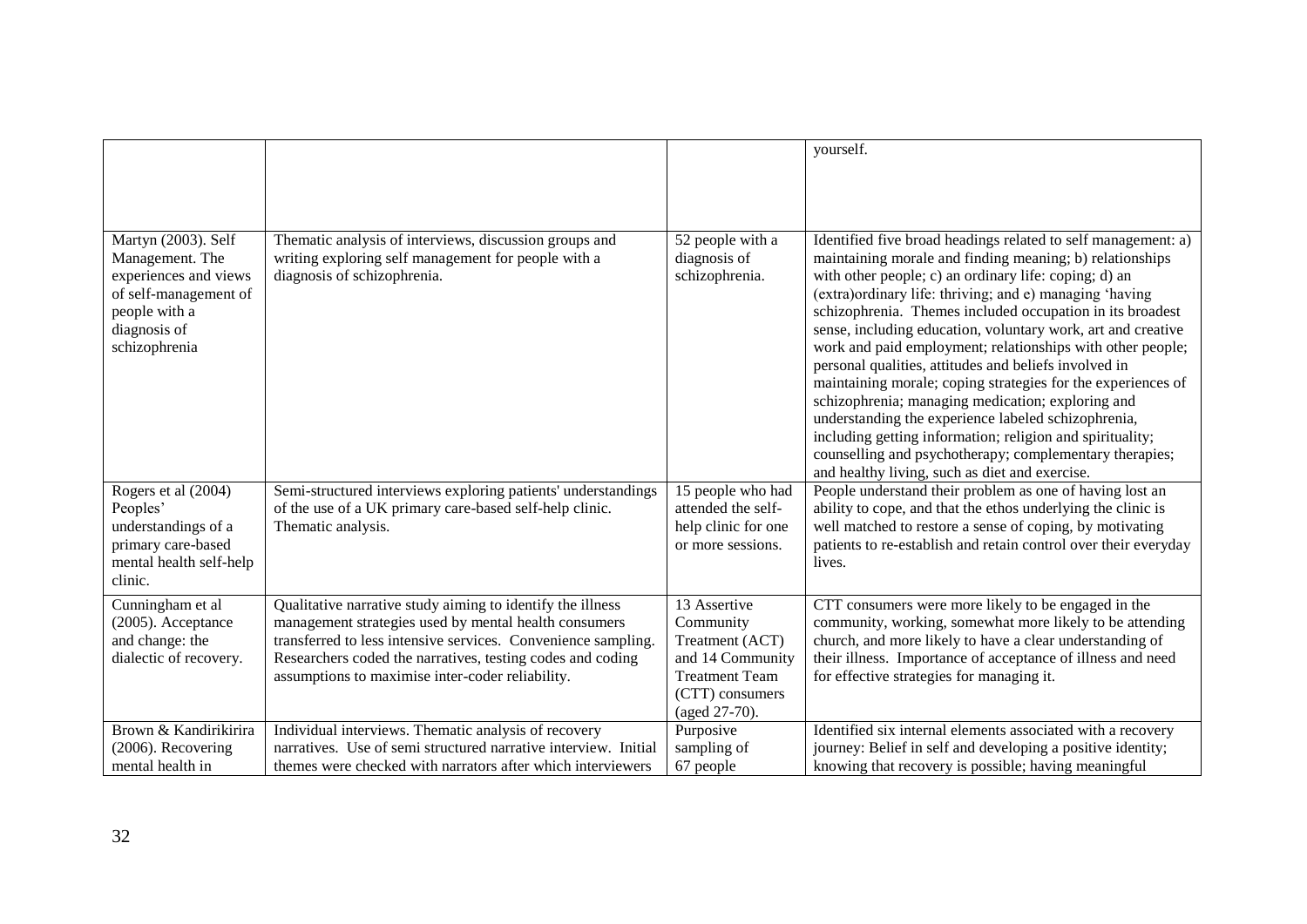| Scotland.                                                                                                                                     | and principal researchers collaboratively constructed broad<br>interview themes. Transcripts double coded by the two<br>principal researchers using the broad themes. Themes further<br>refined through inductive thematic analysis.                                                                                                                                                                                                                                                                                   | who described<br>themselves as<br>'recovered<br>or in recovery from<br>a long-term mental<br>health<br>problem'<br>(aged 28-70). | activities in life; developing positive relationships with<br>others and your environment; understanding your illness,<br>mental health and general wellbeing; actively engaging in<br>strategies to stay well and manage setbacks.<br>Six external elements were: having friends and family who<br>are supportive, but do not undermine narrator's self-<br>determination; being told recovery is possible; having<br>contributions recognised and valued; having formal support<br>that is responsive and reflective of changing needs; living<br>and working in a community where other people could see<br>beyond your illness; having life choices accepted and<br>validated. |
|-----------------------------------------------------------------------------------------------------------------------------------------------|------------------------------------------------------------------------------------------------------------------------------------------------------------------------------------------------------------------------------------------------------------------------------------------------------------------------------------------------------------------------------------------------------------------------------------------------------------------------------------------------------------------------|----------------------------------------------------------------------------------------------------------------------------------|------------------------------------------------------------------------------------------------------------------------------------------------------------------------------------------------------------------------------------------------------------------------------------------------------------------------------------------------------------------------------------------------------------------------------------------------------------------------------------------------------------------------------------------------------------------------------------------------------------------------------------------------------------------------------------|
| Muir-Cochrane et al<br>(2006). Self-<br>management of<br>medication for mental<br>health problems by<br>homeless young<br>people.             | In-depth interviews of experience of mental health and well<br>being. Thematic analysis informed by Benner's work in<br>interpretive phenomenology. Participants offered the<br>opportunity to review the transcripts, but not taken up. The<br>transcripts were reviewed by the two researchers who had<br>also conducted the interviews and a conceptual map of the<br>key issues was formulated. This paper focuses on central<br>issue of medication use and management.                                           | 10 young people<br>aged 16-24, who<br>were homeless and<br>had experienced<br>mental health<br>problems                          | Medication use and management was a central issue.<br>Medication non-adherence influenced by unwanted side-<br>effects, issues of access and storage, and lack of support<br>from health and social agencies. These problems were<br>compounded by everyday stresses of homelessness.<br>Medication adherence facilitated by social support,<br>consistent contact with supportive health services, and<br>regular medication supply.                                                                                                                                                                                                                                              |
| Ridge & Ziebland<br>$(2006)$ . 'The old me<br>could never have done<br>that': How people gibe<br>meaning to recovery<br>following depression. | Modified grounded theory approach to analysis. Open-ended,<br>unstructured and semi-structured interview phases with<br>participants talking about their lives, living with<br>depression and getting better. Analysis was a cyclical<br>process: the first author continually moved between<br>reviewing the literature, data collection and coding, linking<br>codes, and revising and reshaping the analysis. The analysis<br>was scrutinized by both authors through regular meetings and<br>electronic exchanges. | 38 men and<br>women who had<br>previously<br>experienced<br>depression.                                                          | Identified various meanings associated with recovery,<br>including correcting chemical imbalances, types of insight,<br>developing authentic self and living, assuming responsibility<br>for recovery and struggling with recover and the strategies<br>deployed to revitalize life following depression.                                                                                                                                                                                                                                                                                                                                                                          |
| Mancini. & Rogers<br>(2007). Narratives of<br>Recovery from Serious<br>Psychiatric<br>Disabilities: A Critical                                | Critical discourse analysis of in-depth, semi-structured<br>interviews with in order to demonstrate the complexities of<br>the recovery process. Coded each of the interviews for genre,<br>discourse, and style. These analyses included a content<br>analysis for themes in the interviews, a contrastive, narrative<br>analysis, and a critical discourse analysis.                                                                                                                                                 | Selected 2<br>interviews for<br>critical discourse<br>analysis, from<br>study of 16 leaders<br>in the consumer                   | Identified two phases of the recovery process: Despair and<br>anguish, marked by a sense of hopelessness and helplessness<br>where the person feels dominated by their condition and sees<br>little hope for recovery; awakening characterised by a sense<br>of hope that recovery is possible empowerment whereby a<br>person begins to recognize that they have some control over                                                                                                                                                                                                                                                                                                |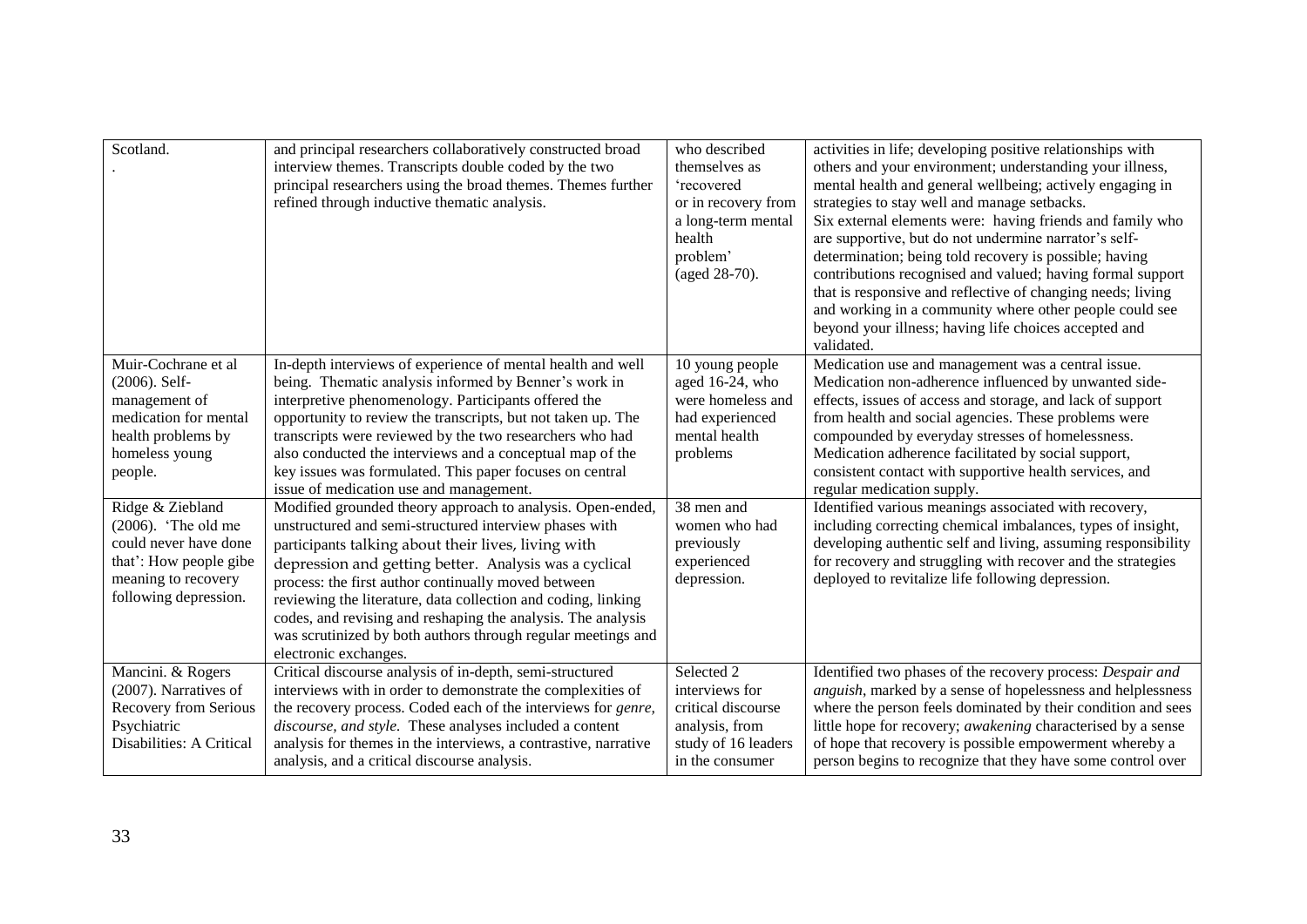| Discourse Analysis.                                                                              |                                                                                                                                                                                                                                                                                                                                                                                                                                                                                                                                                                                                                                                                                       | provision of<br>mental health<br>services. Both had<br>"psychiatric<br>disability".                                                                                                | their fate.                                                                                                                                                                                                                                                                                                                                                                                                                           |
|--------------------------------------------------------------------------------------------------|---------------------------------------------------------------------------------------------------------------------------------------------------------------------------------------------------------------------------------------------------------------------------------------------------------------------------------------------------------------------------------------------------------------------------------------------------------------------------------------------------------------------------------------------------------------------------------------------------------------------------------------------------------------------------------------|------------------------------------------------------------------------------------------------------------------------------------------------------------------------------------|---------------------------------------------------------------------------------------------------------------------------------------------------------------------------------------------------------------------------------------------------------------------------------------------------------------------------------------------------------------------------------------------------------------------------------------|
| Mancini (2007). A<br>Qualitative Analysis of<br>Turning Points in the<br><b>Recovery Process</b> | Grounded theory analysis of semi structured interviews.<br>Participants asked to share their theories about what factors<br>influenced their recoveries and to discuss the key turning<br>points influencing their recovery. In order to provide a<br>reliability check and to mitigate biases of the researcher,<br>neutral outside reviewers were used to triangulate and cross-<br>check codes and categories and debrief regarding the<br>development of interview questions and the codes and<br>categories that emerged from analysis of the data.                                                                                                                              | 16 psychiatric<br>survivors who<br>were providers of<br>consumer-<br>operated services.                                                                                            | Participants played an active role with the help of supportive<br>allies in initiating and sustaining their recoveries and that<br>recovery consisted of a complex and ongoing struggle<br>against multiple constraints to establish more positive<br>identities.                                                                                                                                                                     |
| Pitt et al (2007)<br>'Researching recovery<br>from psychosis: a user-<br>led project'.           | User-led study using interpretative phenomenological<br>analysis of individual interviews exploring people's<br>experience of psychosis and recovery. Initially, each<br>researcher carried out thematic analysis independently for<br>each transcript. The two researchers then met jointly to agree<br>the themes and members of the steering committee were then<br>involved in deciding upon the final themes.                                                                                                                                                                                                                                                                    | 7 people (5 male, 2<br>female), with<br>experience of<br>psychosis, aged<br>between 18 and 65<br>years.                                                                            | Recovery from psychosis found to be a complex and<br>idiosyncratic process, which often involved rebuilding life,<br>rebuilding self and hope for a better future (each of these<br>themes consisted of subthemes). Highlighted importance of<br>continuity of care, the need for greater choice in approaches,<br>access to stories of recovery and encouragement, and the<br>importance of more individualised recovery care plans. |
| Borg & Davidson<br>(2008) The nature of<br>recovery as lived in<br>everyday experience.          | Narrative, phenomenological approach involving in-depth<br>interviews about the processes of recovery. The research<br>process also included a reference group of five individuals<br>with experience with recovery. A thematic and step-wise<br>approach was taken to analysis of the interviews, involving<br>analysis of individual interviews for units of meaning related<br>to everyday life, analysis across individual interviews,<br>followed by grouping the material into provisional thematic<br>categories. Third step involved returning to the interview<br>transcripts to verify and supplement key findings. Findings<br>continually discussed with reference group. | 13 participants in<br>recovery<br>interviewed twice,<br>10 had been treated<br>for schizophrenia,<br>1 for reactive<br>psychosis, 1 for<br>manic depression,<br>and 1for paranoia. | Four areas of everyday life experiences in recovery were<br>identified: (i) having a normal life, (ii) just doing it, (iii)<br>making life easier, and (iv) being good to yourself. The<br>findings suggest that recovery unfolds within the context of<br>"normal" environments and activities. As one implication of<br>this study, everyday life expertise should be included in the<br>practitioners' agenda.                     |
| Piat et al (2009). What<br>does recovery mean                                                    | Semi-structured interviews exploring meaning of recovery<br>from the perspectives of consumers receiving mental health                                                                                                                                                                                                                                                                                                                                                                                                                                                                                                                                                                | 54 mental health<br>consumers                                                                                                                                                      | Two contrasting meanings of recovery emerged. The first<br>definition strongly attached recovery to illness and cure                                                                                                                                                                                                                                                                                                                  |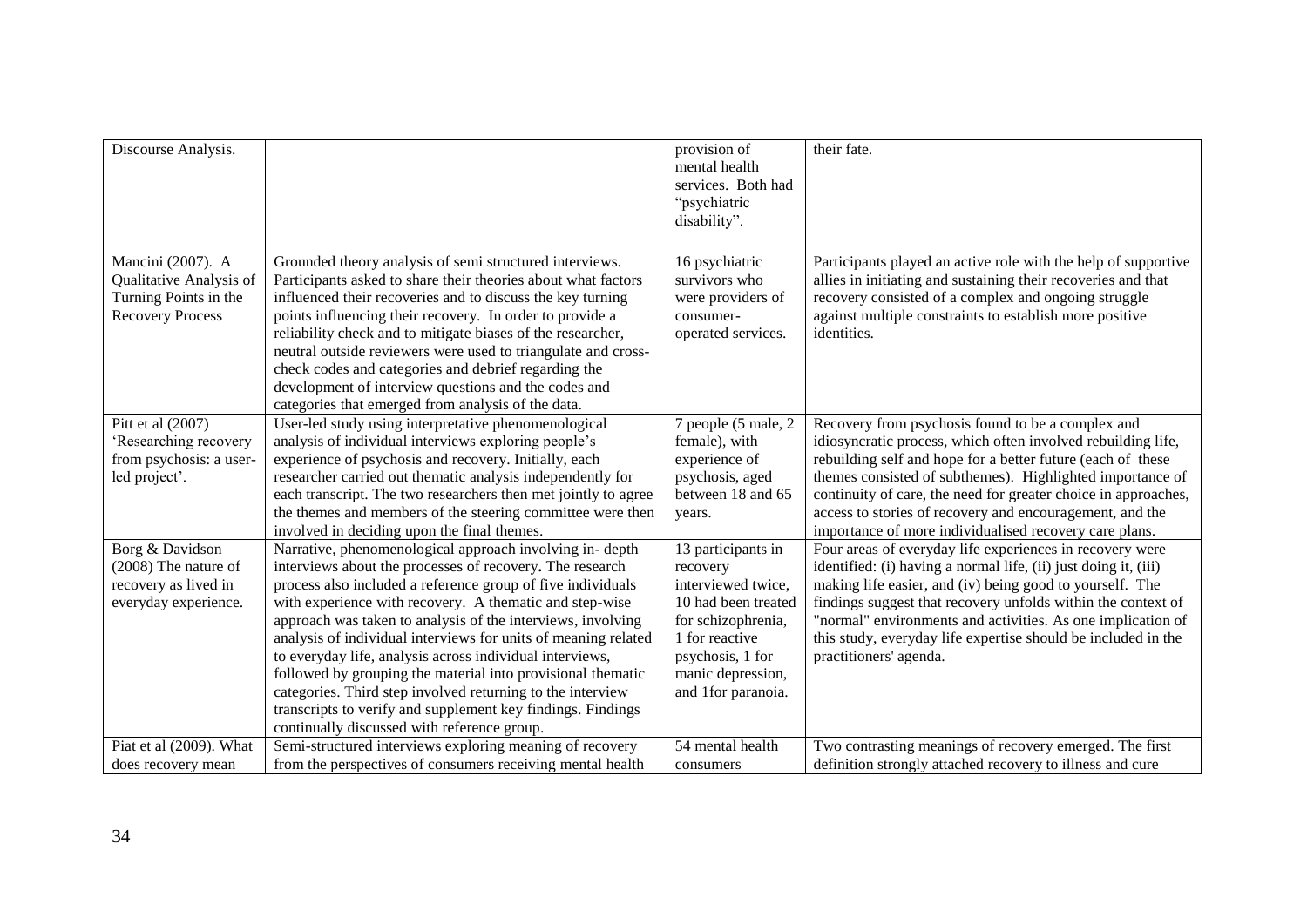| for me? Perspectives<br>of Canadian mental<br>health consumers.                                                                                | services. Interviews coded independently by 2 members of<br>the research team with inter-rater reliability of 80-90% and<br>iterations of coding scheme. Efforts to ensure the<br>trustworthiness of the study were described such as shared<br>process of analysis amongst research team and with an<br>advisory committee.                                                                                                                                                           |                                                                                               | involving medication and returning to former self. The<br>second definition linked recovery to self-determination,<br>taking responsibility for life recovery as a process and<br>evolving toward a new self. They discuss the need to find<br>common ground between these two perspectives.                                                                                                                                                                                                                                                                                                                                                                                                                                                                                             |
|------------------------------------------------------------------------------------------------------------------------------------------------|----------------------------------------------------------------------------------------------------------------------------------------------------------------------------------------------------------------------------------------------------------------------------------------------------------------------------------------------------------------------------------------------------------------------------------------------------------------------------------------|-----------------------------------------------------------------------------------------------|------------------------------------------------------------------------------------------------------------------------------------------------------------------------------------------------------------------------------------------------------------------------------------------------------------------------------------------------------------------------------------------------------------------------------------------------------------------------------------------------------------------------------------------------------------------------------------------------------------------------------------------------------------------------------------------------------------------------------------------------------------------------------------------|
| Lucock et al (2007)<br>Service users' views of<br>self-help strategies and<br>research in the UK                                               | Thematic analysis of focus groups. The views recorded on<br>the day were categorised under themes. Initial themes were<br>derived through reviewing the views and discussion and<br>analysis by planning team members. These themes were<br>used to provide a framework to review the material again and<br>the themes were refined through an iterative process, with<br>full agreement for the final themes by all planning team<br>members.                                         | 50 mental health<br>service users                                                             | Identified the following self management strategy themes:<br>managing and structuring the day; empowerment; engaging<br>others to help yourself; physical health and wellbeing; and<br>spirituality.                                                                                                                                                                                                                                                                                                                                                                                                                                                                                                                                                                                     |
| Khan et al (2007).<br>Guided self-help in<br>primary care mental<br>health: Meta-synthesis<br>of qualitative studies<br>of patient experience. | A meta-synthesis of published qualitative research of patient<br>experience of depression management in primary care in<br>order to develop an explanatory framework, and apply this to<br>the development of a guided self-help intervention for<br>depression.                                                                                                                                                                                                                       | Patients with<br>depression and<br>managed in<br>primary care.                                | Identified themes in literature such as patients'<br>understandings of self-help interventions, personal<br>experience in depression; help-seeking in primary care;<br>control and helplessness in engagement with treatment;<br>stigma associated with treatment. Patients reported the use<br>of coping strategies, such as distraction or use of locations<br>associated with feelings of safety and control. Patients<br>tended to seek help when their own strategies were failing.<br>Use of medication could lead to a tension between the<br>benefits and perceived loss of personal control.<br>Ambivalence about the role of the therapist vs patients' own<br>use of self-help. Control and the importance of the<br>restoration of social functioning were important issues. |
| Nixon et al (2010).<br>Recovery from<br>psychosis: A<br>phenomenological<br>inquiry.                                                           | Interpretative phenomenological approach using a narrative<br>interview method to explore recovery from psychosis.<br>Audiotape interviews transcribed and then reviewed with<br>research participants for further clarification and input.<br>Thematic analysis with 3 authors independently identifying<br>surface themes from each of the interviews from which<br>higher order themes were agreed across interviews.<br>Procedures to enhance the overall reliability and validity | 17 participants,<br>self-identified as<br>having recovered<br>from some form of<br>psychosis. | Found four major themes and seven subthemes that<br>described the experience of recovery from psychosis. The<br>four major themes included: (i) pre-psychosis childhood<br>traumatic experiences, (ii) the descent into psychosis, (iii)<br>paths to recovery, and (iv) post-recovery challenges.<br>Subthemes of the paths to recovery were: a) working with<br>traditional and non-traditional healers; b) embracing<br>creativity and spirit; c) reaching out to others.                                                                                                                                                                                                                                                                                                              |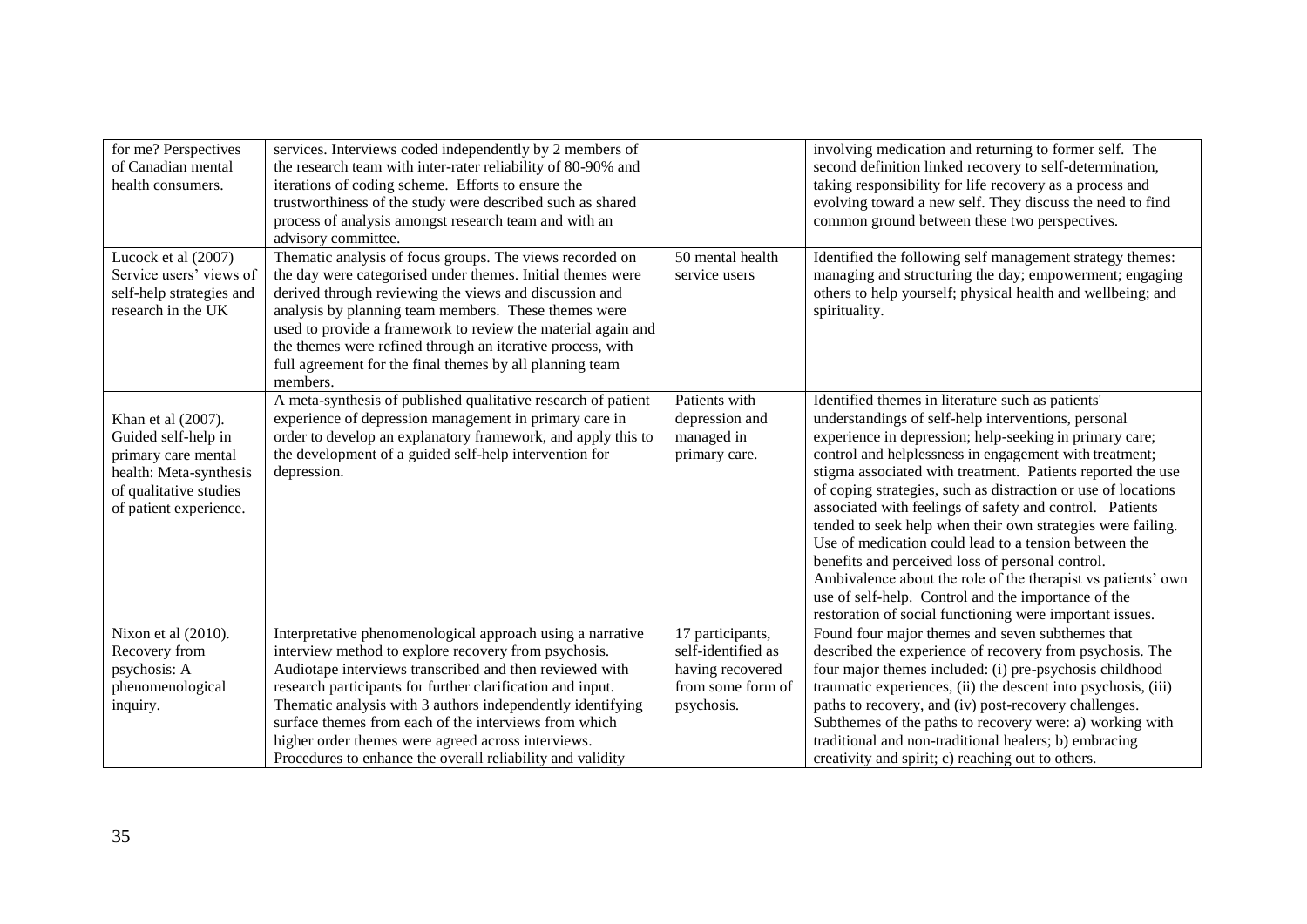|                                                                                                                                                   | included checking interpretations for goodness of fit, and<br>presenting a coherent and convincing argument for the<br>themes. They checked how the themes resonated with people<br>who had similar experiences, with willing participants and a<br>number of recovering people in the community.                                                                                                                                                                                                                                                                                                                                                                                                                                                                                                                                                                                                                                       |                                                                                                                                                                                                                                                        |                                                                                                                                                                                                                                                                                                                                                                                                                                                                       |
|---------------------------------------------------------------------------------------------------------------------------------------------------|-----------------------------------------------------------------------------------------------------------------------------------------------------------------------------------------------------------------------------------------------------------------------------------------------------------------------------------------------------------------------------------------------------------------------------------------------------------------------------------------------------------------------------------------------------------------------------------------------------------------------------------------------------------------------------------------------------------------------------------------------------------------------------------------------------------------------------------------------------------------------------------------------------------------------------------------|--------------------------------------------------------------------------------------------------------------------------------------------------------------------------------------------------------------------------------------------------------|-----------------------------------------------------------------------------------------------------------------------------------------------------------------------------------------------------------------------------------------------------------------------------------------------------------------------------------------------------------------------------------------------------------------------------------------------------------------------|
| Romano et al (2010).<br>Reshaping an enduring<br>sense of self: The<br>process of recovery<br>from a first episode of<br>schizophrenia.           | In depth, semi structured interviews. Charmaz's<br>constructivist grounded theory methodology. Interview<br>topic's included impact of illness, support systems and<br>coping strategies that influence recovery. Detailed<br>description of data analysis using constant comparison<br>method. Included exploration of negative cases, verification<br>by members of the research team and an audit trail of analytic<br>transformation of data. Reflexive stance throughout the<br>research process.                                                                                                                                                                                                                                                                                                                                                                                                                                  | Purposeful<br>sampling of 10<br>young adults who<br>self-identified as<br>recovering from<br>first episode of<br>schizophrenia<br>$(FES)$ .                                                                                                            | Findings provided a theory of the process of recovery from<br>FES with the following phases: 'Who they were prior to the<br>illness'; 'Lives interrupted: Encountering the illness';<br>'Engaging in services and supports'; 'Re-engaging in life';<br>'Envisioning the future'; and a core category, 'Re-shaping an<br>enduring sense of self', that occurred throughout all phases.                                                                                 |
| Kartalova-O'Docherty,<br>& Doherty (2010).<br>Recovering from<br>recurrent mental health<br>problems: Giving up<br>and fighting to get<br>better. | A grounded theory study with individual open ended<br>interviews to understand the process of recovery. The first<br>author studied the transcripts and field notes of six interviews<br>and performed line-by-line coding. The emergent themes<br>were grouped under broader concepts and codes and were<br>constantly compared with a similar output of participants.<br>Second author independently coded selected excerpts of the<br>first six interviews containing definitions of recovery and the<br>start of improvement. The two authors compared results of<br>coding and labelling and agreed on labels of 13 broad<br>concepts. Further recruitment of nine participants, some of<br>whom did not use mental health services, were living in the<br>community, and were participating in peer support or<br>advocacy groups. More coding was performed and combined<br>with the results of the first stage of the analysis. | 15 participants<br>included mental<br>health service<br>users or<br>participants of peer<br>support groups<br>who have<br>experienced<br>recurrent mental<br>health problems<br>for two or more<br>years and consider<br>themselves in<br>improvement. | They identified two open codes of 'giving up' and 'fighting<br>to get better'. Giving up was associated with accepting a<br>passive identity of a patient with a chronic mental illness<br>and a lack of intrinsic motivation to get better. Fighting had<br>both positive (fighting for) and negative (fighting against)<br>dimensions. The fight for recovery entailed substantial and<br>sometimes risky effort and required strong, self-sustained<br>motivation. |